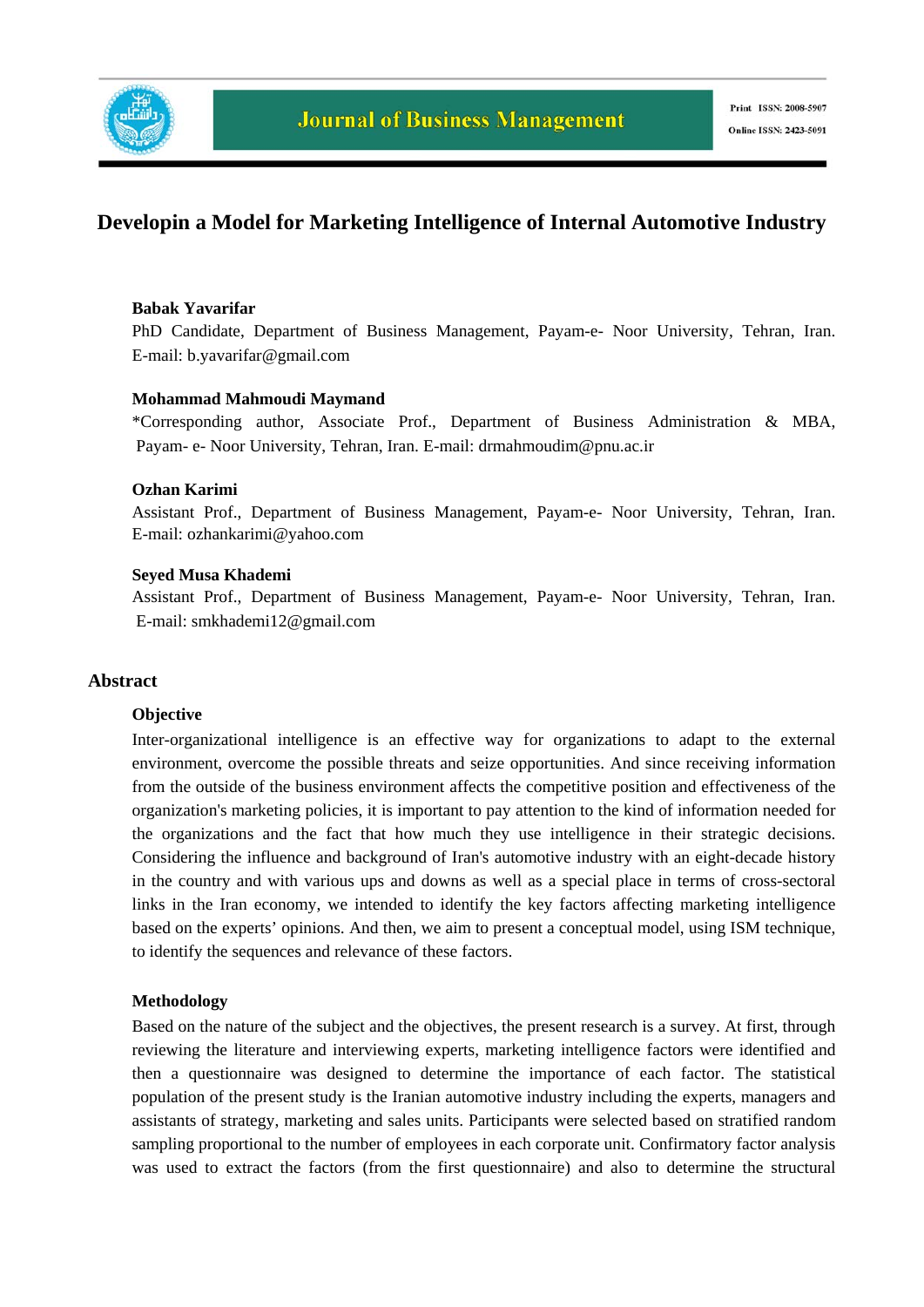validity and suitability of the model. LISREL and SPSS software were used for data analysis. ISM calculations were performed manually to obtain the relationship and sequence of variables from the second questionnaire.

#### **Findings**

The results of the ISM indicated that the ten approved marketing intelligence factors fall into six levels. The last level in the ISM represents a factor that performs as the cornerstone of the model and underlies the factors of previous levels. The first level in the ISM represents the factors highlighting the ultimate outcomes of the model. In other words, these are the factors that are obtained through other contributors.

#### **Conclusion**

Within the obtained model in this study, the monitoring of online communications, governmental information sources and information vendors are at the first level. While, at the bottom of the model is the country's priority factor which is the cornerstone of marketing intelligence in an organization, and the marketing should start emphasizing on this factor. Organization's directional factors are located at the fourth level which is affected by the intelligent marketing enablers (within the fifth and sixth levels). That is, this factor palys a mediating role in marketing intelligence.

**Keywords:** Marketing intelligence, Structural interpretive modeling, Three-branch model.

**Citation:** Yavarifar, B., Mahmoudi Maymand, M., Karimi, O., & Khademi, S.M. (2019). Developin a Model for Marketing Intelligence of Internal Automotive Industry. *Journal of Business Management,* 11(3), 677-698. (*in Persian*)

------------------------------------------------------------ Journal of Business Management, 2019, Vol. 11, No. 3, pp. 677- 698 DOI: 10.22059/jibm.2018.260823.3112 Received: July 21, 2018; Accepted: December 03, 2018

© Faculty of Management, University of Tehran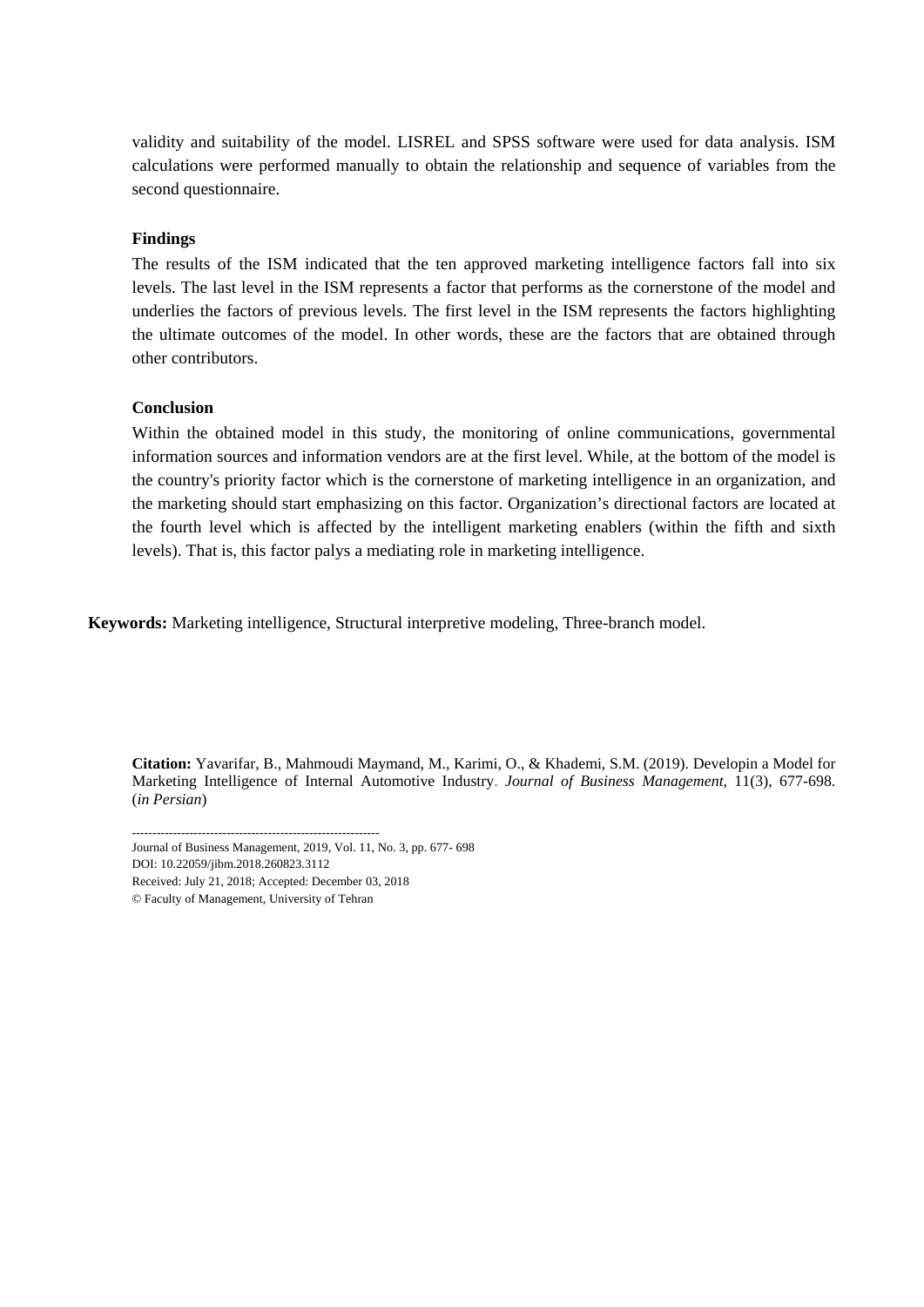



# **مدل هوشمندي بازاريابي صنعت خودرو داخلي**

مدىرت بازر كا<u>نى</u>

#### **بابك ياوري فر**

دانشجوي دكتري، گروه مديريت بازرگاني، دانشگاه پيام نور، تهران، ايران. رايانامه: b.yavarifar@gmail.com

#### **محمد محمودي ميمند**

\* نويسنده مسئول، دانشيار، گروه مديريت اجرايي و MBA، دانشگاه پيام نور، تهران، ايران. رايانامه: ir.ac.pnu@drmahmoudim

**اوژن كريمي**  استاديار، گروه مديريت بازرگاني، دانشگاه پيام نور، تهران، ايران. رايانامه: com.yahoo@ozhankarimi

## **سيدموسي خادمي**  استاديار، گروه مديريت بازرگاني، دانشگاه پيام نور، تهران، ايران. رايانامه: smkhademi12@gmail.com

## **چكيده**

**هدف:** سازمان براي بقا در بازارهاي پويا و متغير به ابزاري نياز دارد كه با كمك آن بتواند بر چالشهاي محيطي فضاي رقابـت فـائق آيد. چنين ابزاري، هوشمندي بازاريابي است. هدف از انجام اين تحقيق ارائه يك مدل هوشمندي بازاريابي است كه چگـونگي تـدوين هوشمندي بازاريابي را به صورتي كاربردي و گام به گام تعيين مي كند.

**روش:** در اين راستا با مطالعه گسترده ادبيات موضوع بهخصوص بهمنظور كسب دستيابي به نگاه اسلامي ايرانـي، مراجعـه بـه اسـناد بالادستي، 47 فاكتور اصلي هوشمندي بازاريابي شناسايي شد و پس از ساختاردهي با ابزار تحليلي سهشاخگي، در قالب پرسشنامـهاي در اختيار خبرگان صنعت خودروي ايران قرار گرفت. با تحليل آماري دادههاي بهدستآمده از پرسـشنامـه جمـعآوريشـده، ده متغيـر تأثيرگذار بر هوشمندي بازاريابي شناساييشده، تأييد شدند. سپس متغيرهاي شناساييشده، در پرسشنامه دوم كه بـا سـاختار تكنيـك ISMتنظيم شد، وارد شدند. اين پرسشنامه در اختيار خبرگان صنعت خودروي ايران قرار گرفت و پرسشنامهها جمعآوري شد.

**يافتهها:** بر مبناي نتايج پرسشنامه دوم و با استفاده از تكنيك ISM ، مدل «هوشمندي بازاريابي» طراحي شد.

**نتيجهگيري:** بينشي كه اين مدل به مديران ارائه ميكند، ميتواند آنها را در تحقق هوشمندي بازاريـابي در سـازمان يـاري دهـد. در تحقيقات آتي، ميبايست به بررسي دلايل و مشكلات اصلي سازمانها در پيادهسازي مدل هوشمندي بازاريابي، رد مدل نامبرده، تحت بررسي قرار دادن مدل هوشمندي بازاريابي و دليل بررسي نكردن آن مدل در سازمان پرداخت.

**كليدواژهها:** مدلسازي تفسيري ساختاري، مدل سهشاخگي، هوشمندي بازاريابي.

**استناد:** ياوريفر، بابك؛ محمودي ميمند، محمد؛ كريمي، اوژن؛ خادمي، سيدموسي (1398). مدل هوشمندي بازاريابي صنعت خـودرو داخلي. مديريت بازرگاني، 11(3)، -677 .698 ---------------------------------------- مديريت بازرگاني، ،1398 دوره ،11 شماره ،3 صص. -677 698 DOI: 10.22059/jibm.2018.260823.3112 دريافت: ،1397/04/30 پذيرش: 1397/09/12

© دانشكده مديريت دانشگاه تهران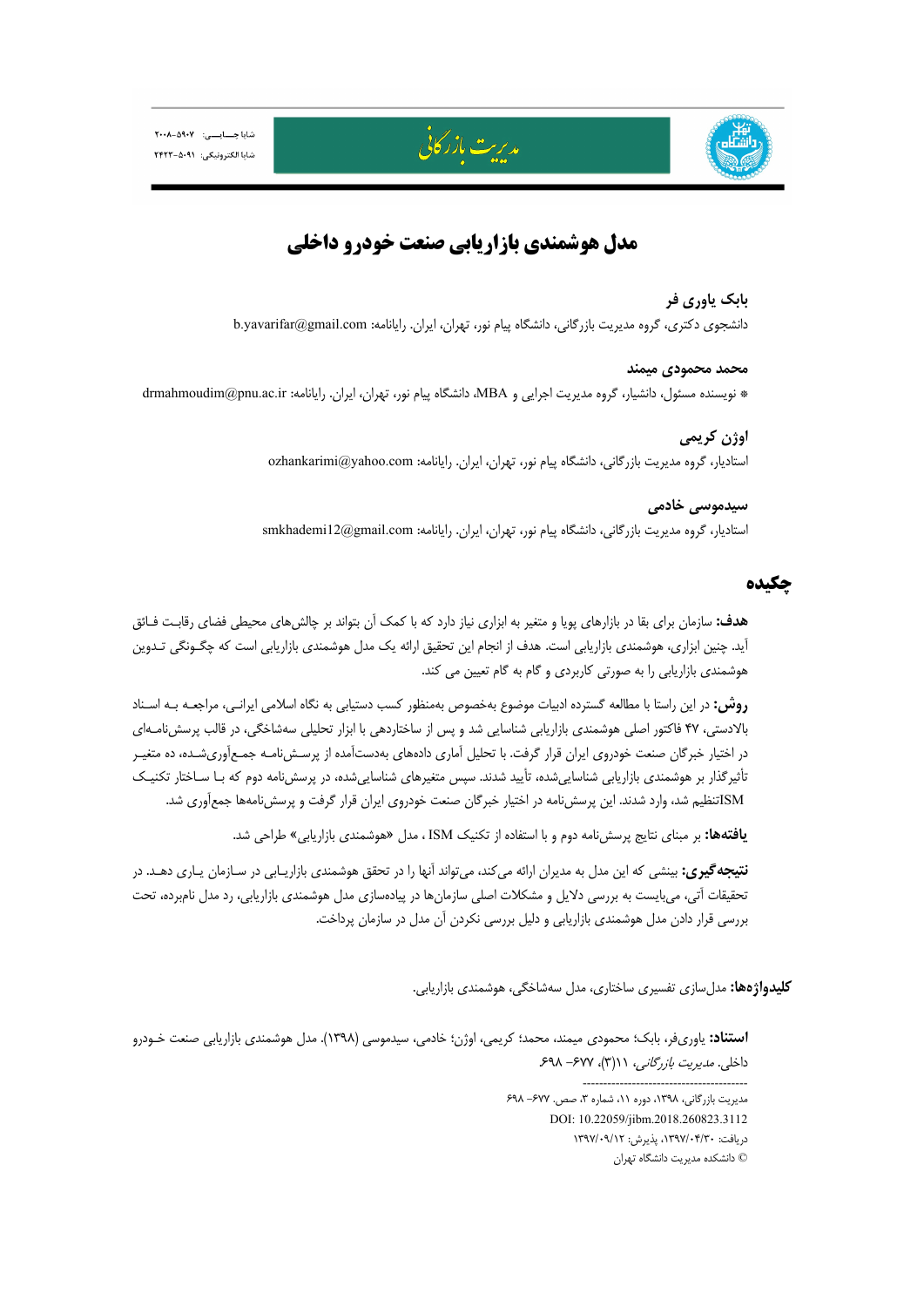#### **مقدمه**

طي دهه گذشته، شركتها بهدليل توافقنامـههـاي تجـاري، بـر طـرف شـدن موانـع تجـاري و افـزايش دسترسـي بـه مصرف كنندگان بازارهاى جهانى با ورود اينترنت، با رقابت فزاينده جهانى مواجه شدهاند (لـى و ابـرين `، ١٩٩٩). بنــابراين توانايي سازمان براي واكنش سريع به تغييرات محيطي و شرايط بازارها، براي بقاي آنان امري ضروري محسوب ميشود. هوشمندي بازاريابي نه تنها بهعنوان يك ابزار، محصول يا حتي سيسـتم، بلكـه بـهعنـوان رويكـردي جديـد در معمـاري سازماني، بر اساس سرعت در تحليل اطلاعات بهمنظور اتخاذ تصميمهاي دقيق و هوشمند كسبوكـار در حـداقل زمـان ممكن مطرح شده است كه شامل مجموعهاي از برنامههاي كاربردي و تحليلي بوده و به استناد پايگاههاي داده عمليـاتي و تحليلى به اخذ و كمک به تصميمگيرى براى فعاليت هوشمند كسبوكار مـىپـردازد (غضـنفرى، جعفـرى و روحـانى<sup>۲</sup> ، 2011). هوش تجاري در قرن اطلاعات با شناسايي و پردازش دادهها و اطلاعات انبوه و متفاوت به دانـش و هوشـمندي ناب، كمک بزرگی به سازمانها میکند (چونگ و تسنگ ّ، ۲۰۱۲). با توجه به هزینـه کـلان بـهکـارگیری سیسـتمهـای هوشمندي كسبوكار در سازمان، استفاده مؤثر از آن حائز اهميت اسـت (لـين، وو و يـن ً، ٢٠١٢). هوشــمندي رقــابتي از طريق پاسخ بدون درنگ به تغييرات در ارجحيتها و سلايق مشتريان، استراتژي رقبا و پيشرفتهاي فناورانه، سـازمان را براي پاسخ گويي به بازارهاي پيچيده و پويا قادر مي سازد (كيو °، ٢٠٠٨). فقط سازمان هايي به موفقيت دست مي پابنـد كـه بتوانند از ميان حجم انبوهي از اطلاعات، اطلاعات مرتبط و مناسب را از محيط درون و بيرون شناسايي كنند و آنهـا را در اتخاذ تصميمهاي استراتژيک به کار گيرند (فريشمار ، ۲۰۰۲). مديران بـراي دسـتيابي بـه هوشـمندي بيرونـي، از منـابع اطلاعاتي دروني و بيروني استفاده ميكنند. استفاده از منابع بيروني و منابع شخصي در تصـميمگيـريهـاي اسـتراتژيك، بهطور شايان توجهي بيشتر از منابع دروني و غيرشخصي بر اكتساب هوشمندي بيروني تأثير ميگذارنـد (يـاپ و رشـيد 7 ، 2011). به همين منظور، سازمانهاي بزرگ و كوچك، براي ارتقا بخشيدن به عمليات سازمان و تـدوين اسـتراتژيهـاي آينده، همواره به گردآوري اطلاعات درباره محيط بيروني خود پرداختهاند. هوشمندي برونسازماني، راهي اثربخش بـراي سازمانها بهمنظور انطباق با محيط بيروني، غلبه بر تهديدها و استفاده از فرصتها است (ژانگ، مجيـد و فـو^، ٢٠١٢). از آنجا كه دريافت اطلاعات از محيط بيروني كسبوكار بر موقعيـت رقـابتي و اثربخشـي سياسـتهـاي بازاريـابي سـازمان تأثيرگذار است (پيرايش و علي پور، 1391)، لزوم توجه به اينكه سازمانها به چه اطلاعاتي نياز دارنـد و تـا چـه انـدازه از اطلاعات تحليلشده (هوشمندي) در تصميمهاي استراتژيك خود استفاده ميكنند، بسيار اهميـت دارد. در پـژوهشهـاي پيشين نيز، شناسايي نيازهاي اطلاعات بازاريابي سازمان به تفكيك نوع كاربرد و تأمين و بهروزرساني آنها پيشـنهاد شـده است (آزاد و شريفي، 1390). با توجه به عمق نفوذ و سابقه صنعت خودروسازي ايران كه پيشينهاي هشتدههاي در كشور دارد، و با افت و خيزهاي مختلف، در حال حاضر از لحاظ پيونـدهاي بـين بخشـي در اقتصـاد ايـران، از جايگـاه ويـژهاي برخوردار است، بر آن شديم تا با محور قرار دادن نظر خبرگان صنعت خودروي كشور، ضمن به دست آورن عوامل اصـلي

- 
- 
- 
- 1. Li & O'Brien 2. Ghazanfari, Jafari & Rouhani
- 3. Chung  $&$  Tseng  $\blacksquare$  4. Lin, Wu.  $&$  Yen
- 5. Qiu 6. Frishammar

ــــــــــــــــــــــــــــــــــــــــــــــــــــــــــــــــــــــــــــــــــــــــــــــــــــــــــــــــــــــــــــــــــــ

7. Yap & Rashid 8. Zhang, Majid & Foo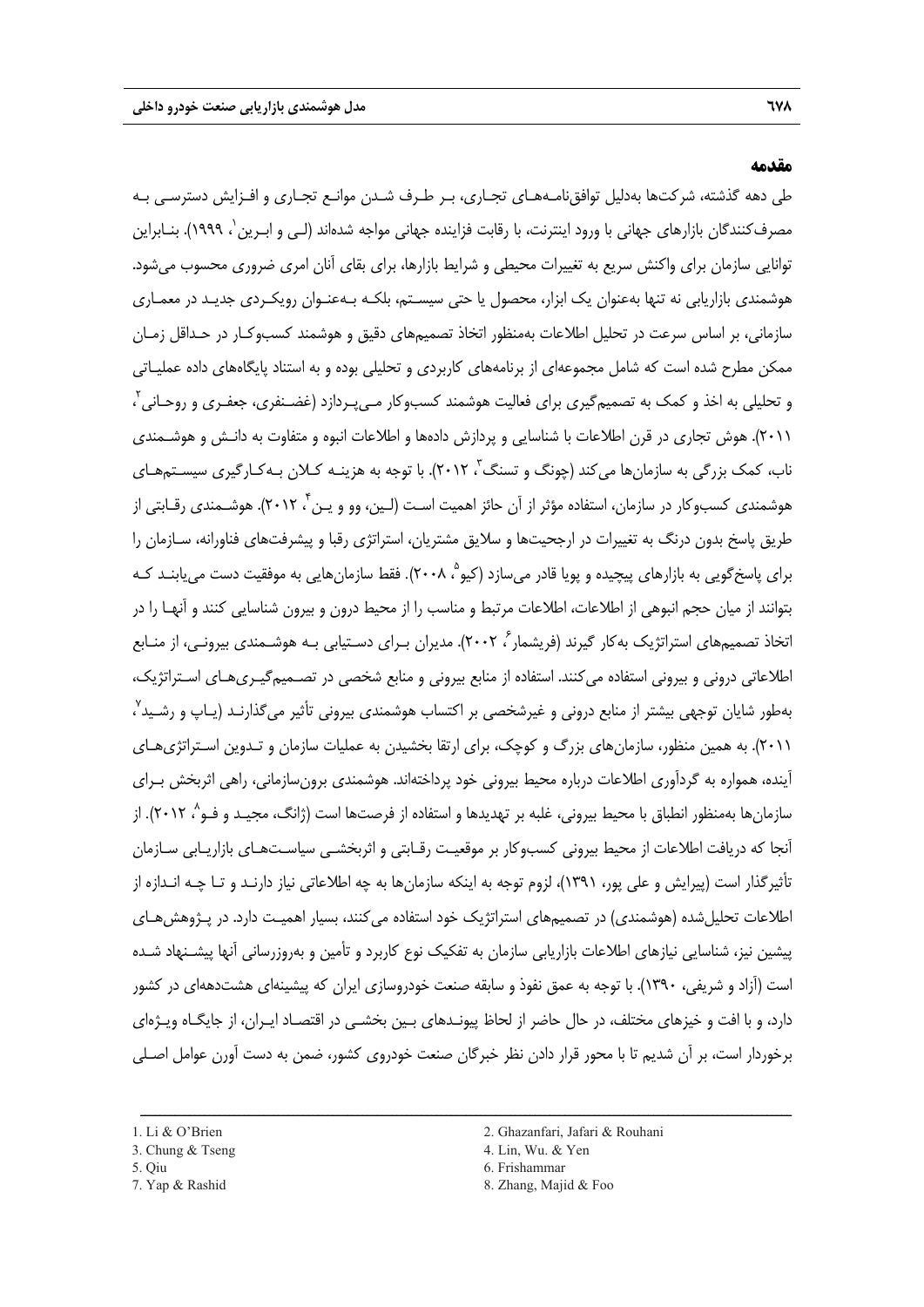ّثرگذار بر هوشمندی بازاریابی، با ارائه مدلی مفهومی، با استفاده از تكنیک ISM'، توالی و ارتباط این عاملها را به دست آوريم.

## **پيشينه پژوهش**

علت شكستهاي داخلي شركتها بهندرت ريشه مالي، اقتصادي يـا فنـي داشـته و برخاسـته از خطاهـا و قضـاوتهـاي نادرست درباره بخش،هاي محيطي (محيط اجتماعي، فرهنگي، سياسي و...) است (آديدام، گجر و كجريوال ً، ٢٠٠٩). يک شركت ميتواند 90 درصد اطلاعاتي را كه براي تصميمهاي حياتي خود به آنها نياز دارد، از راه هوشمندي رقابتي كسـب كند (آوكيليدورا، ملو و مديروس ً، ٢٠٠٧). هوشمندي بازاريابي بهعنوان يكي از تكنيكـهاي مهم در ايجاد مزيـت رقــابتي عمل ميكند و بسياري از شركتهاي بزرگ آن را به جزئي از فرهنگ سازماني خود تبـديل كـردهانـد (وظيفـه دوسـت و قاسمي، 1387). بهطور عموم در شركتهاي بزرگ تعداد كاركنان متخصص در اين زمينه بسيار اندك است كـه البتـه از اين تعداد قليل هم بهخوبي استفاده نميشود. بايد توجه داشت، هرچه تقاضا بـراي ايـن مهـارتهـا از سـوي سـازمانهـا افزايش يافته و سازمانها به ساماندهي حول محور هوشمندي كسبوكار نياز بيشتري احساس كنند، متخصصان اين امر فرّارتر، كميابتر، باارزشتر و گرانتر ميشوند (گلستاني، 1386). برنامـههـاي كـاربردي در زمينـه هوشـمندي بازاريـابي ميتوانند سازمان را ياري دهند، ولي نميتوان از آنها توقع پاسخگويي به پرسشهاي مشكل را داشت. پرسشهايي از اين قبيل كه آيا نتايج حاصل از تحليلهاي انجامشده داراي قابليت كاركردي هستند؟ يا اينكـه چگونـه مـيتـوان آنهـا را در سازمان بهكار بست و نقش آنها در ارتقاي بينش و نگرش مشتريان از سازمان چيسـت؟ (بيـك زاد و اسـكندري، 1388). سياستهاي پس از جنگ عراق عليه ايران، به گسترش فعاليتهاي صنايع وابسته به صنعت خودرو و تعميـق پيونـدهايي بين چرخهاي اقتصادي كشور با اين صنعت منجر شد. از اين رو توجه به هوشـمندي بازاريـابي، بـهخصـوص در صـنعت خودروسازي داخلي، بهعنوان مكانيزمي براي مقابله با چنين چالشهايي بسيار ضـروري اسـت. تقريبـاً همـه محققـان در مقايسهاي كه در امر توسعه به عمل آوردند، خودروسازي شركتهاي مطرح جهان را مبنـاي مقايسـه خـود قـرار دادنـد و تقريباً به نتايج مشابهي رسيدند (پيچنراک و وچننگ <sup>۲</sup>، ۲۰۱۶) که مي توان به رقابت، نبود بخش خصوصي واقعي، انحصار، دخالتهاي بيرويه دولت، جانبداري بيحد و حصر از خودروسازان در حدي كه همه قوانين بـه نفـع خودروسـازان نقـض شود، فقدان سرمايهگذاري مستقيم خارجي، منتقل نشدن دانش فني به كشور، عدم سـرمايهگـذاري در بخـش تحقيـق و توسعه، پايين بودن بهرهوري، اشتغال و جذب نيروي انساني بدون در نظر گرفتن مسئله بهرهوري، تورم و نوسانات نرخ ارز و تحريمها اشاره كرد (كيم تائه نين °، ٢٠١۵). از توصيههايي كه براي حل اين مسائل به دولت ارائه شده، چنين استنباط ميشود كه اين محققان و صاحبنظران چند نكته اساسي را از ياد بردهاند. نخست آنكه بيشتر آنها صنعت خودروسـازي را جدا از صنايع و ساير بخشهاي اقتصاد كشور در نظر ميگيرند. دوم اينكه، حل اين مسائل را از مرجعي مـيخواهنـد كـه خود علت اصلي همه اين مشكلات است و بخشي از مشكل محسوب ميشود، نه بخشي از راه حـل (اژدري و شـجاعي،  $.(\gamma$ ۳۹۴

<sup>1.</sup> Interpretive Structural Modeling 2. Adidam, Gajre & Kejriwal

<sup>5.</sup> Kim Tae-Nyen

<sup>3.</sup> Auxilidora, Melo & Medeiros 4. Pichnorak Seim & Vouchneng sok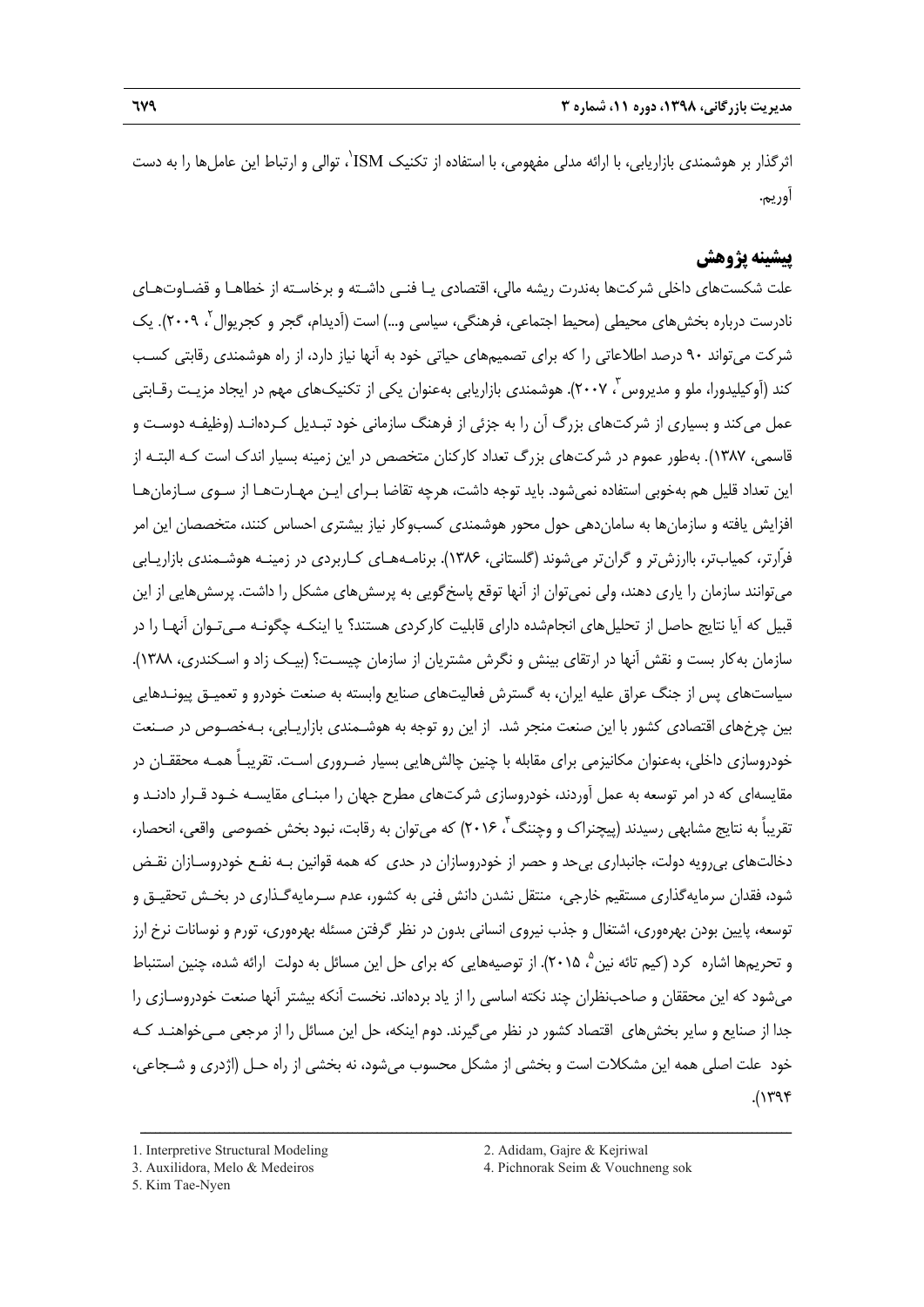نقلاب هوشمندی با سری پنجتايی مقالات پينكرتـون در حـوزه هوشـمندی بازاريـابی شـكل گرفـت (پينكرتـون ٰ ، ١٩۶٩). دومين مرحله از انقلاب هوشمندى رقابتى با رجوع به كتاب پورتر<sup>٦</sup> مشخص مىشود. كتاب نخست يورتر (١٩٨٠) با عنوان *استراتژي رقابتي: تكنيكهايي براي تجزيه و تحليل صنعت و رقبا* و كتاب بعدي وي بـا عنـوان *مزيـت رقـابتي:* خ*لق و حفظ عملكرد برتر* (پورتر، ۱۹۸۵) براي متخصصان نوشته شد، نه براي دانشگاهيان (جنايولي و شليفر<sup>"</sup>، ۲۰۱۶).

در دهه ۱۹۸۰ و ۱۹۹۰، متخصصان به جستوجوی ابزاری برای این حوزه پرداختند. ولا و مک گونوگل ٔ (۱۹۹۷) بر مركزيت استفاده از كامپيوتر تأكيد كردند. علاوه بر آنها تـلاش@عـاى پرسـكات<sup>۵</sup> (١٩٨٩) و مهـمتـر از آن، لئونــارد فالــد<sup>۶</sup> بنيان هاي حضور هوشمندي رقابتي در زمان حاضر را بنا نهاد (گوتمن، كـيم و شـيلر <sup>۷</sup> ۲۰۱۶). بـهطـور كلـي هوشـمندي رقابتي بهدليل اتفاقات و تغييراتي كه در دهههاي 80 و 90 ميلادي رخ داد، يك ضرورت است. برخي از اين دلايل از نظر كاهانر^ (١٩٩۶) افزايش سريع سرعت كسبوكار، سرريز اطلاعات، افزايش رقابت جهاني ناشي از رقباي جديد، خصـمانه شدن رقابت موجود و سرعت تغييرات سياسي و اثرگذاري آن است (يترسن ْ، ٢٠١٧). شاخص هايي كه در سال هـاي اخيـر محققان به مبحث هوشمندي افزودهاند در جدول 1 مشاهده ميشود.

| جدوں                       | ۱. ساخص های خاصل از تحقیقات سال های اخیر در مبحث هوسمندی                    |
|----------------------------|-----------------------------------------------------------------------------|
| شاخصها                     | محقق (محققان)                                                               |
| تعيين نيازها               | (بون و ادلر ``، ٢٠١٨)، (سويوز، ٢٠١۵)                                        |
| جمعأوري اطلاعات            | (بورگاس و ادگویست'`، ۲۰۱۷)، (مک کارتنی، ۲۰۱۷)                               |
| تجزيه و تحليل              | (فرنکن"، ۲۰۱۷)، (بوتیلیر و شارر"`، ۲۰۱۶) و (سویوز، ۲۰۱۵)                    |
| بەكارگيرى                  | (روج و ریچادت ۱۴ ، ۲۰۱۶)، (مارتارا و کرر، ۲۰۱۷) و (مککارتنی، ۲۰۱۷)          |
| مديريت هوشمندى فناورى      | (شوو و بارکلین <sup>۱۵</sup> ، ۲۰۱۷                                         |
| اهداف و مأموريتهاى هوشمندى | (اشتن و استیسی <sup>۶٫</sup> ۲۰۱۶) و (سویوز، ۲۰۱۵)                          |
| ابزارهای هوشمندی           | (بافور "، ٢٠١٧) و (اشتن و استيسى، ٢٠١۶)                                     |
| انتشار وتوزيع اطلاعات      | (آبراهام ۱۸ (۲۰۱۷) و (اشتن و استیسی، ۲۰۱۶) و (وسلینگ و وان در ورن ۱۹ (۲۰۱۲) |
| ساختار هوشمندى             | (کاگبرن و ادیا <sup>۲۰</sup> ، ۲۰۱۶) و (مککارتنی، ۲۰۱۷)                     |

**جدول .1 شاخصهاي حاصل از تحقيقات سالهاي اخير در مبحث هوشمندي** 

در اين چارچوب، بهمنظور آمادهسازي سازمان براي بهرهگيري از هوشمندي، توجه به ابعاد فرهنگي و جـو سـازمان، 21 ساختار و فرايند مناسب، تغيير و بازسازي و بهبودهاي هوشمندانه الزامـي اسـت (سـيتو و لونـگ، پـاولاچي و پونتـوني ،  $.(\mathsf{Y} \cdot \mathsf{Y})$ 

- 1. Pinkerton 2. Porter
- 3. Shleifer and Jenayolly **4. McGonagle, & Vella**
- 
- 7. Goetzmann, Kim & Shiller 8. Kahaner
- 9. Patterson 10. Boon & Edler
- 11. Borrás & Edquist 12. Frenken
- 13. Bytelyr and Schaerer 14. Rogge & Reichardt
- 15. Shaw and Barclays 16. Ashton and Stacey
- 
- 19. Wesseling & Van der Vooren 20. Kagburn and Adia
- 21. Cito, Leung Paolacci & Puntoni
- -
- 5. Prescott 6. Leonard Fuld
	-
	-
	-
	-
	-
- 17. Buffeor 18. Abraham
	-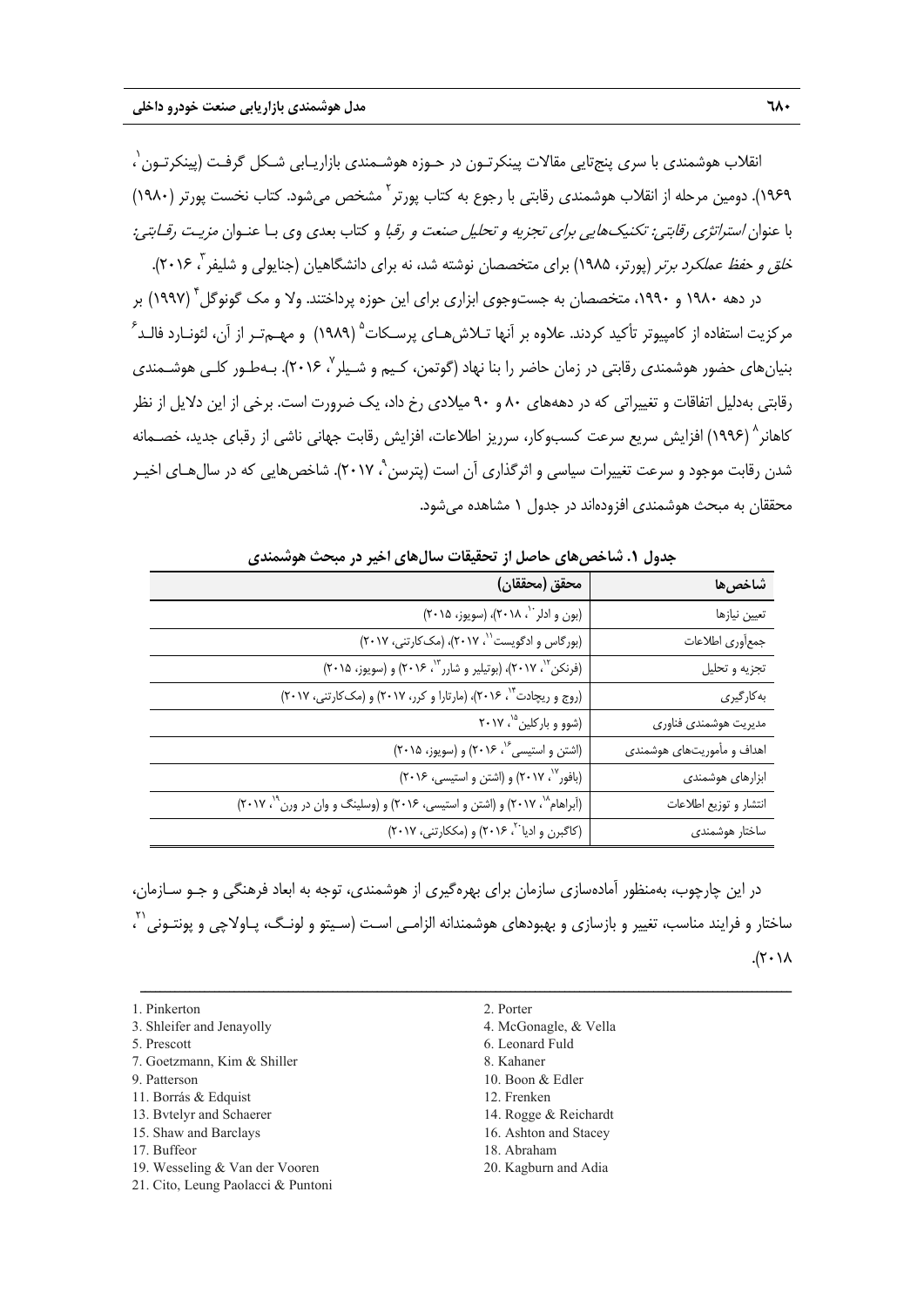# **فاكتورهاي اصلي هوشمندي بازاريابي**

همانگونه كه بيان شد با بررسى مدلهاى ارائهشده هوشمندى بازار در دنيا از جمله مدلهاى اد كراولى $\langle$  انفو بيــزينس $\,$ ، اردنت نالج<sup>"</sup>، ديتا كروپس"، سيستم هوشمندي بازار<sup>م</sup>، اينفينيتي ريسرچ<sup>ع</sup>، امجين گروپ<sup>٧</sup>، بسپوک^، اينويشن<sup>٩</sup>، آبزروتـوري، ، فاكتورهاي هوشمندي استخراج شد كه در جدول 1 بههمراه مدل مربوط به آن قابل مشاهدهاند. <sup>10</sup> DJM و سوبرامانيان

| مدل هوشمندی بازار |                                   |                  |                                   |                                   |           |               |                                   |                     |                 |           |                                    |                         |
|-------------------|-----------------------------------|------------------|-----------------------------------|-----------------------------------|-----------|---------------|-----------------------------------|---------------------|-----------------|-----------|------------------------------------|-------------------------|
| سوبر امانیان      | DJM                               | اينويشن          | بسيوك                             | امجين گروپ                        | اينفينيتر | هوشمندی بازار | دیتا کروپس                        | اردنت نالج          | انفو بيزينس     | اد کراولی | فاكتور                             | $\ddot{a}$              |
|                   |                                   |                  |                                   | 寨                                 | 寨         |               |                                   |                     |                 | 崇         | تعيين سرمايهگذاريها                | $\lambda$               |
|                   |                                   |                  |                                   | 寨                                 | 寨         |               | $\frac{d\mathbf{x}}{d\mathbf{x}}$ |                     |                 | 楽         | هم سویی با استراتژیهای کلان سازمان | ٢                       |
|                   |                                   | 崇                |                                   |                                   | 崇         |               | 崇                                 |                     |                 | 崇         | تغییر در راستای توانمندسازی سازمان | $\mathbf{y}$            |
|                   |                                   |                  |                                   |                                   | 崇         |               | $\frac{3\pi}{2\pi}$               |                     |                 | ₩         | تعيين سياستهاى قيمتگذاري           | $\mathbf{\check{r}}$    |
|                   | 楽                                 |                  |                                   | 崇                                 |           |               |                                   |                     |                 | ₩         | تدوين برنامه تبليغ محصول           | ۵                       |
|                   |                                   |                  |                                   |                                   | 寨         |               | $\frac{d\mathbf{x}}{d\mathbf{x}}$ |                     |                 | 崇         | مقايسه مشخصات محصول                | $\epsilon$              |
|                   | $\frac{d\mathbf{x}}{d\mathbf{x}}$ |                  | $\frac{d\mathbf{x}}{d\mathbf{x}}$ |                                   | 崇         |               |                                   |                     |                 | 崇         | بخشبندي بازار                      | $\mathsf{Y}$            |
|                   |                                   |                  | $\frac{d\mathbf{x}}{d\mathbf{x}}$ | 寨                                 | 楽         |               | 崇                                 | 楽                   | 寨               | 崇         | پیشبینی بازار                      | ۸                       |
|                   |                                   |                  | $\frac{d\mathbf{x}}{d\mathbf{x}}$ |                                   |           |               |                                   |                     |                 | 崇         | سنجش جايگاه برند                   | $\mathbf{\mathfrak{q}}$ |
|                   |                                   |                  |                                   |                                   |           |               |                                   |                     |                 | 崇         | سنجش ميزان وفادارى                 | $\lambda$               |
|                   | 楽                                 |                  | 楽                                 |                                   | 楽         |               |                                   | 楽                   | 崇               |           | تدوين برنامه توسعه بازار           | $\lambda$               |
|                   |                                   |                  | $\frac{d\mathbf{x}}{d\mathbf{x}}$ | 寨                                 | 寨         |               | 崇                                 | 寨                   | 寨               |           | تدوين برنامه توسعه محصول           | $\mathcal{N}$           |
|                   |                                   |                  | 崇                                 | 紫                                 | 影         |               |                                   |                     | 寨               | 崇         | پایش روندهای تکنولوژی              | $\mathcal{N}$           |
|                   | 崇                                 |                  |                                   |                                   | 楽         | 楽             | 寨                                 | 寨                   | 纂               |           | بررسي محيط بيروني بازار            | $\lambda$ ۴             |
| 寨                 | 崇                                 |                  | $\frac{2\pi}{\pi}$                |                                   | 寨         | 崇             |                                   | $\frac{3\pi}{2\pi}$ | 崇               |           | كنترل رقبا                         | ١۵                      |
|                   |                                   |                  |                                   | $\frac{d\mathbf{x}}{d\mathbf{x}}$ |           | 靀             |                                   |                     | $\frac{36}{26}$ |           | مديريت تأمين كنندگان               | ۱۶                      |
|                   | 楽                                 |                  |                                   |                                   |           | 寨             | 崇                                 |                     | 寨               |           | مديريت توزيع كنندگان               | $\gamma$                |
| 寨                 | $\frac{d\mathbf{x}}{d\mathbf{x}}$ | 寨                | 楽                                 | $\frac{d\mathbf{x}}{d\mathbf{x}}$ | 崇         | 靀             |                                   | $\mathcal{R}$       | 寨               |           | كسب بازخورد مشتريان                | ١٨                      |
|                   |                                   | 寨                |                                   |                                   |           |               | 崇                                 |                     |                 |           | استاندارد كردن روشها               | $\lambda$               |
| 寨                 |                                   |                  |                                   |                                   |           |               | 崇                                 |                     |                 |           | اكتساب تجربيات برتر                | $\mathbf{y}$ .          |
|                   |                                   | 崇                |                                   |                                   | 寨         |               | $\frac{d\mathbf{x}}{d\mathbf{x}}$ |                     |                 |           | اطمینان از یکپارچگی رویکردها       | $\uparrow$ )            |
|                   |                                   | $\frac{3\pi}{2}$ |                                   |                                   |           | 楽             |                                   |                     |                 |           | انگيزش نيروي فروش                  | $\mathbf{r}$            |

**جدول .2 فاكتورهاي هوشمندي بازاريابي بههمراه مدل مربوط به آنها** 

3. Ardent Knowledge 4. DataCrops

5. Market Intelligence System 6. Infiniti Research

1. Ed Crowley 2. Infobusiness Market Intelligence Model

ــــــــــــــــــــــــــــــــــــــــــــــــــــــــــــــــــــــــــــــــــــــــــــــــــــــــــــــــــــــــــــــــــــ

7. Emagine-group 8. Bespoke contacts

9. Innovation Observatory 10. Anand Subramaniam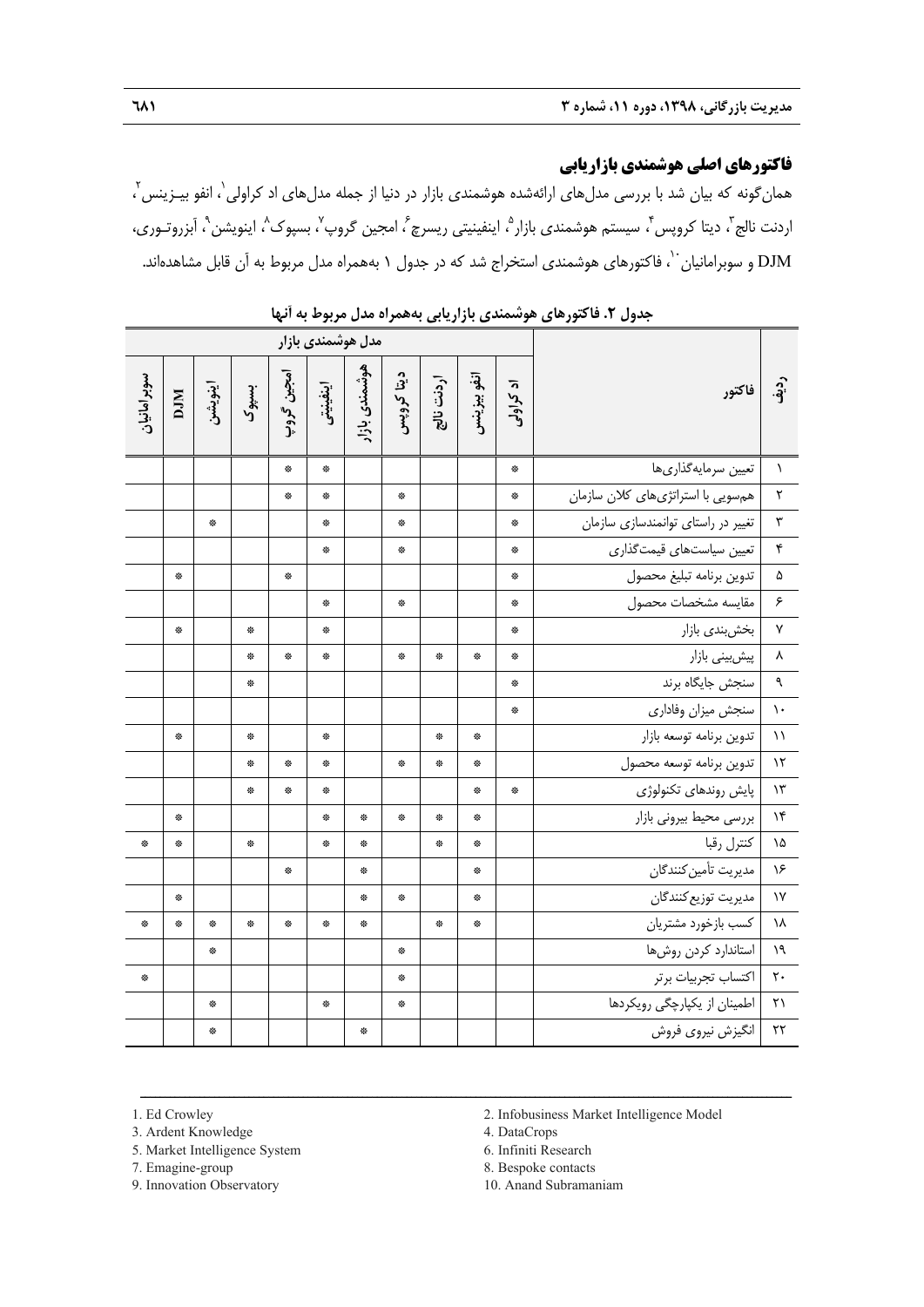تحقيق جامعي در ادبيات موضوع صورت گرفت و پس از مطالعه اسناد بالادسـتي شـامل قـانون اساسـي جمهـوري اسلامي ايران، سند چشمانداز جمهوري اسلامي ايران در افق ،1404 برنامه پنجساله پنجم توسعه، سياستهاي كلي اصل 44 قانون اساسي، سياستهاي ابلاغي مقام معظم رهبري و قانون بودجه سالانه كشـور، بنـدهاي مـرتبط بـا هوشـمندي بازاريابي مشخص و فاكتورهاي مؤثر استخراج شدند. مأخذ تعدادي از فاكتورها براي نمونه در جدول 3 ارائه شده است.

| . ע ט ג ט געוויט ש שיאנט פוניט                                          |                                                 |                              |                                   |                                  |           |  |  |  |  |  |
|-------------------------------------------------------------------------|-------------------------------------------------|------------------------------|-----------------------------------|----------------------------------|-----------|--|--|--|--|--|
| فاکتورهای هوشمندی بازاریابی مستخرج از «قانون اساسی جمهوری اسلامی ایران» |                                                 |                              |                                   |                                  |           |  |  |  |  |  |
| منبع                                                                    | فاكتور                                          | رديف                         | منبع                              | فاكتور                           | رديف      |  |  |  |  |  |
| اصل ۴ و اصل ٧٢                                                          | تطبيق با موازين اسلامي                          | $\mathsf{r}$                 | اصل ۳                             | تقویت روح بررسی و تتبع و ابتکار  | $\lambda$ |  |  |  |  |  |
| اصل ۱۵۳                                                                 | اطمينان از حفظ منافع كشور                       | ۴                            | اصل ۴۳                            | تربيت افراد ماهر                 | ٣         |  |  |  |  |  |
| «سند چشم انداز جمهوری اسلامی ایران در افق ٤٠٤ »                         |                                                 |                              |                                   |                                  |           |  |  |  |  |  |
| پاراگراف ۷                                                              | اطمینان از همگرایی اسلامی و<br>منطقهای          | ٢                            | پاراگراف ۵                        | انتباق با الگوى مردم اسلامي ديني | ١         |  |  |  |  |  |
| پاراگراف ۱۹                                                             | تأكيد بر توليدات داخلى و صادرات                 | ۴                            | پاراگراف ۱۳                       | تقويت روحيه ابتكار و كارأفريني   | ٣         |  |  |  |  |  |
| پاراگراف ۲۴                                                             | پایش فناوریهای نو                               | ۶                            | پاراگراف ۲۱                       | ايجاد انگيزه                     | ۵         |  |  |  |  |  |
| پاراگراف ۲۹                                                             | گسترش بازارهای صادراتی                          | ٨                            | پاراگراف ۲۵                       | پایش روابط سیاسی                 | ٧         |  |  |  |  |  |
|                                                                         | برنامه پنجساله پنجم توسعه                       |                              |                                   |                                  |           |  |  |  |  |  |
| ماده ۷۰، ۷۳، ۱۰۱ و<br>$\mathcal{N} \cdot \mathcal{A}$                   | اخذ مجوزهاى قانونى                              | ٢                            | ماده ۶۹                           | تثبيت نشان تجارى                 | ١         |  |  |  |  |  |
| ماده ۷۶                                                                 | شناسایی فرصتهای سرمایهگذاری                     | ۴                            | ماده ۷۲                           | شناسایی و مدیریت ریسک            | ٣         |  |  |  |  |  |
|                                                                         |                                                 |                              | ماده ۷۸ و ۸۰                      | تمرکز بر تولیدات داخلی           | ۵         |  |  |  |  |  |
|                                                                         |                                                 |                              | «سیاستهای کلی اصل ££ قانون اساسی» |                                  |           |  |  |  |  |  |
| بند ج                                                                   | بند الف   ۲   توسعه سرمایه انسانی               |                              |                                   | بهرهمندی از مزایای تعاونی        | 1         |  |  |  |  |  |
|                                                                         | سیاست های کلی نظام اداری ابلاغی مقام معظم رهبری |                              |                                   |                                  |           |  |  |  |  |  |
| بند ۳، ۵ و ۲۱                                                           | أمادگي نيروي انساني                             | $\vert \nabla$               | بند ۱ و ۱۶                        | انطباق با ارزشهای اسلامی         | 1         |  |  |  |  |  |
| بند ۱۸ و ۲۰                                                             | شفافيت                                          | ۴                            | بند ١٠، ١١،<br>۱۳ و ۲۵            | چابکسازی                         | ٣         |  |  |  |  |  |
|                                                                         |                                                 | ۶                            | بند ۲۶                            | حمایت از روحیه نوآوری و ابتکار   | ۵         |  |  |  |  |  |
|                                                                         |                                                 |                              | لايحه بودجه كل كشور               |                                  |           |  |  |  |  |  |
|                                                                         | تبصره ۴– الف و ب و ج                            | تعيين اولويتهاى سرمايه گذاري | $\lambda$                         |                                  |           |  |  |  |  |  |
|                                                                         | تبصره ۵– ب                                      |                              |                                   |                                  |           |  |  |  |  |  |

**جدول 3 . فاكتورهاي هوشمندي بازاريابي مستخرج از «اسناد بالادستي جمهوري اسلامي ايران»** 

پس از حذف موارد مشابه به فاكتورهاي هوشمندي بازاريابي مورد تأكيد اسناد بالادستي ميرسيم.

## **يكپارچگي فاكتورهاي هوشمندي بازاريابي با بهرهگيري از مدل سهشاخگي**

با بهرهگيري از نظر چهار تن از خبرگان صنعت خودروي ايران و نظر شش تن از اساتيد دانشگاه، بهمنظـور ايجـاد نقشـه ذهني در اين تحقيق و در راستاي ساختاردهي به عوامل هوشمندي بازاريابي در مدل مفهومي، از ابزار تحليلي سهشاخگي كه حسن ميرزائي اهرنجاني براي شناخت مسائل سازماني طراحي كرده است، استفاده شد. بر اين اساس فاكتورهاي مدل در قالب مدل سهشاخگي كه ابعاد آن در سه شاخه ساختاري، محتوايي و زمينـهاي بـا مركزيـت «هوشـمندي بازاريـابي» مرتبط شدهاند، ترسيم شد.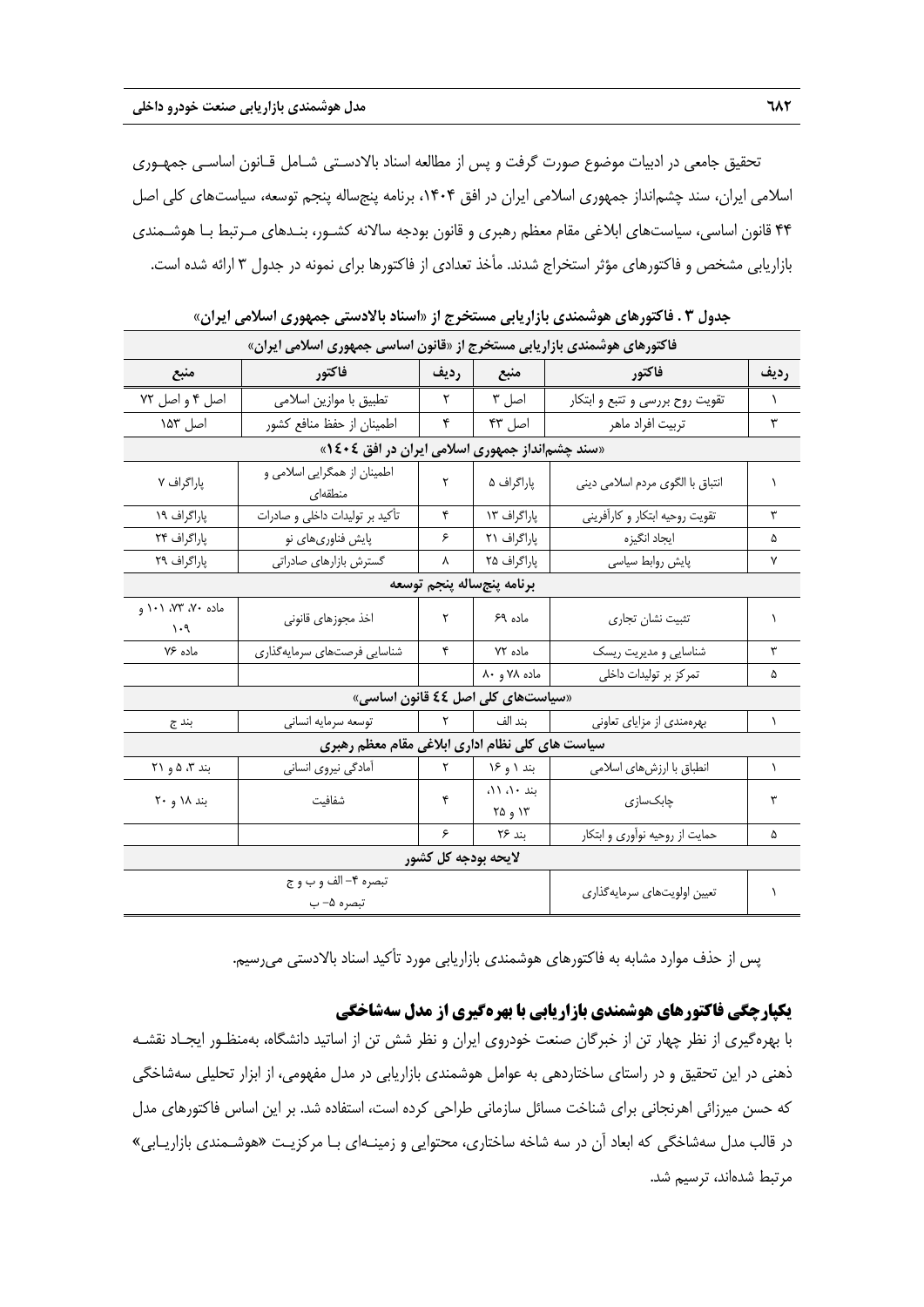

**شكل .1 عوامل اصلي مدل هوشمندي، استخراجشده از مدل سهشاخگي** 

نتيجه نهايي، استخراج ده عامل هوشمندي بازاريابي به شرح شكل 1 است.

## **روششناسي پژوهش**

روش پژوهش حاضر با توجه به ماهيت موضوع و اهداف آن پيمايشي يا زمينهيابي است. هر تحقيـق پيمايشـي دو هـدف مهم توصيف و تبيين را دنبال ميكند (دلاور، 1385). پژوهش حاضر از يك طرف درصدد اسـت تـا وضـعيت هوشـمندي بازاريابي را در صنعت خودرو ايران مشخص كند و از طرف ديگر به اين دليل كه رابطه ميان متغيرهاي پژوهش بر اساس هدف تحقيق، تحليل ميشود، به تبيين ارتباط ميان رويدادها ميپردازد (سرمد، بازرگان و حجـازي، 1384). بـراي انجـام اين تحقيق در مرحله نخست با بررسي ادبيات موضوع و مصاحبه با خبرگـان، عوامـل هوشـمندي بازاريـابي شناسـايي و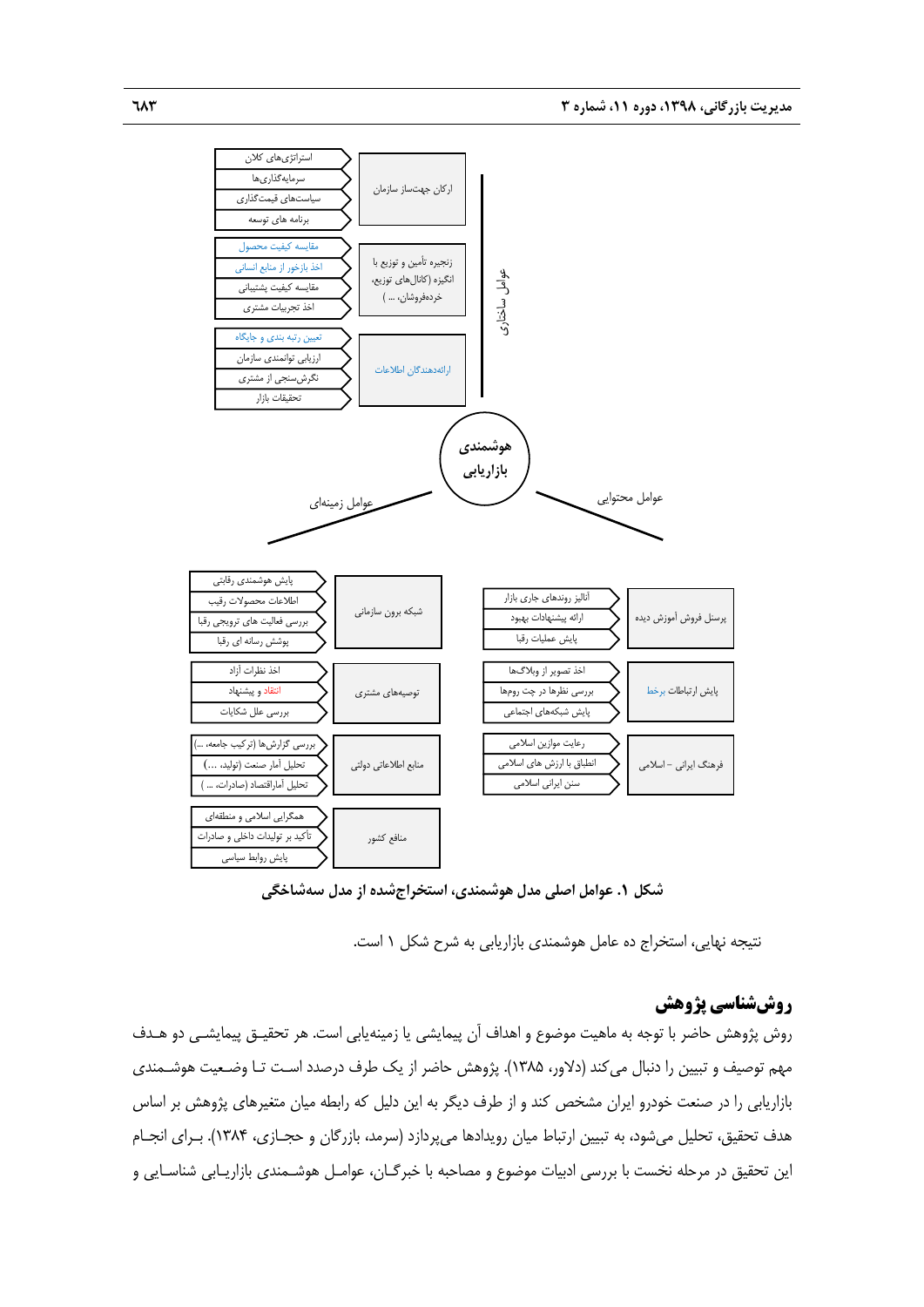سپس پرسشنامهاي تهيه شد تا ميزان اهميت هر يك از عوامل تعيين شود. اين پرسشنامه توسط يازده نفـر از خبرگـان شامل رؤساي انجمنها و معاونان گروههاي خودروسازي بررسي شد و اصـلاحاتي در آن صـورت گرفـت و پرسـشنامـه نهايي بهمنظور تعيين ميزان اهميت عوامل هوشمندي بازاريابي بين خبرگان در صـنعت خـودروي ايـران توزيـع شـد. در مرحله دوم عوامل اصلي بهدستآمده از پرسشنامه نخست، پس از تحليل و يكپارچـهسـازي در مـدل سـهشـاخگي، وارد پرسشنامه دوم ميشوند و اين بار نيز با استفاده از نظر خبرگان پرسشنامهها تكميل ميشود تـا بـا تجزيـه و تحليـل آن روابط بين عاملها به دست آيد. سـرانجام بـا اسـتفاده از تكنيـك ISM و اطلاعـات حاصـل از پرسـشنامـه دوم، مـدل هوشمندي بازاريابي صنعت خودرو ايران تدوين ميشود و به تأييد خبرگان صنعت و اساتيد دانشگاه ميرسد.

جامعه آماري تحقيق حاضر صنعت خودروي ايران است. به چند دليل اين صنعت براي جامعه آمـاري انتخـاب شـد. دليل نخست، اهميت نقش اين صنعت در اقتصاد كشور است، از اين رو هر گونه تحقيقي كه به اين صـنعت كمـك كنـد ميتواند اثرهاي مثبتي براي جامعه داشته باشد. دليل دوم، اهميت بحث هوشمندي بازاريابي براي اين صنعت است، زيـرا با نگاهي به مشكلات بهوجودآمده براي اين صنعت در سالهاي گذشته، متوجه ضرورت ايجـاد هوشـمندي در بازاريـابي اين شركتها خواهيم شد. دليل سوم، بحث مقابله با محصولات وارداتي و صادرات اين صنعت است كه آن را بـا محـيط بويا و متغيير بازارهاى جهانى مواجه مىكند و بنا به گفته پيچت (پيچت و رابيتيل`، ۲۰۱۷) ضرورت هوشمندى بازاريـابى را بيش از پيش براي صنعت يادآور ميشود. از اين رو آشنايي كلي با تركيب سهم بازار در اين صنعت ميتواند براي ادامه تحقيق مفيد باشد. بر اساس گزارش اقتصاد نيوز از ميان سي شركت خودروساز ايراني، فقط شش شركت سهم مشـخص از بازار را براي خود مهيا كردهاند كه اگر از ميان آنها گروه خودروسازي، ايرانخودرو و سايپا را كم كنيم، ميتوانيم بگوييم اكنون فقط چهار خودروساز بخش خصوصي در بازار ايران سهم دارند. دو خودروسازي ايرانخودرو و گروه سايپا با داشـتن 91 درصد بازار خودروسازان داخلي، بهعنوان جامعه آماري تحقيق انتخاب شدند. در اين شركتها، كارشناسان، مـديران و معاونان واحدهاي استراتژي، بازاريابي و فروش جامعه آماري تحقيق را تشكيل مي دهند.

حداقل حجم نمونه لازم براي تحليل عاملي و مدل معادلات ساختاري اين گونه بيان شده است (حبيبـي و عـدنور، 1396): با وجود آنكه درباره حجم نمونه لازم براي تحليل عاملي و مدلهاي ساختاري توافق كلي وجـود نـدارد، بـهزعـم بسياري از پژوهشگران حداقل حجم نمونه لازم 200 است. در تحليل عاملي اكتشافي براي هر متغير مشاهدهپذير 10 يـا 20 نمونه لازم است. همچنين حداقل 300 نمونه توصيه شده است. محاسبه حجم نمونه با فرمول كوكران يـا رجـوع بـه جدول مورگان در اينجـا مصـداق نـدارد. ايـن، در ميـان پژوهشـگران خطـايي رايـج اسـت (حبيبـي و عـدنور، 1396). شركتكنندگان به روش تصادفي طبقهاي متناسب با تعداد افراد شاغل در واحدهاي شـركتهـا انتخـاب شـدند. در ايـن تحقيق واحدهاي استراتژي، بازاريابي و فروش اين دو شركت بررسي شدهاند. بدين منظـور ليسـتي از تعـداد كارشناسـان، مديران و معاونان از اين دو شركت تهيه شد. سپس تعداد 540 پرسشنامه (پرسشنامه نخست) براي آنها ارسال شـد. بـا پيگيريهاي مكرر تعداد 168 پرسشنامه از گروه سايپا و 169 پرسشنامه از گروه صنعتي ايرانخودرو برگشـت داده شـد. در مجموع 337 پرسشنامه جمعآوري شد كه 9 عدد از آنها ناقص پر شده بودنـد و تجزيـه و تحليـل اطلاعـات بـا 328

<sup>1.</sup> Pichette & Robitaille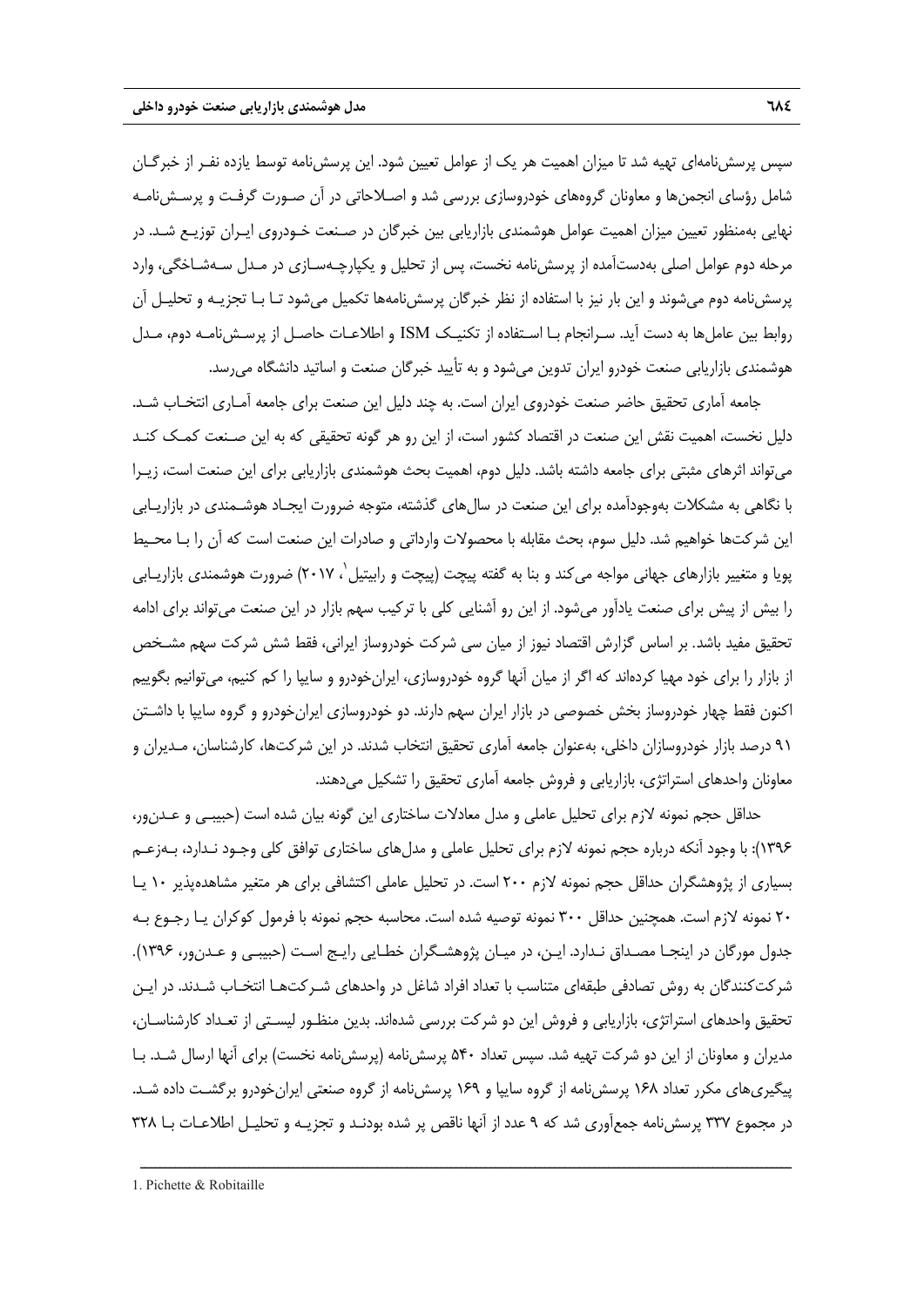پرسشنامه انجام شد. با توجه به نرخ پايين برگشت پرسشنامه در كشور، اين رقم قابل قبول است. با وجود اين، در ايـن رساله تلاش شده است تا شرط حداقل ده برابر تعداد پرسشنامهها براي هر متغير مـورد بررسـي رعايـت شـود (هـومن، ۱۳۸۵).

|           |           | .            | .         |                   |
|-----------|-----------|--------------|-----------|-------------------|
| مدير واحد | رئيس واحد | كارشناس ارشد | كارشناس   | پاسخ گويان        |
| سه        |           |              | ۲۴۵       | فراواني           |
|           | ۴١٧       | ۲۳ / ۴۶      | ۱۰۷ / ۱۳۸ | زن<br>جنسیت مرد ' |

**جدول .4 شاخصهاي جمعيتشناختي نمونهها** 

## **ابزارهاي تحقيق**

بهطور كلي مراحل محاسباتي تحقيق حاضر به دو قسمت تقسيم ميشود. ابتدا شناسايي و انتخاب عوامل اصـلي موفقيـت در هوشمندي بازاريابي و آنگاه تعيين توالي و ارتباط اين عوامل در مقايسه با يكديگر. در مرحله نخست با بررسي ادبيـات موضوع و مصاحبه با خبرگان صنعت خودروي ايران، 47 عامل هوشمندي بازاريابي انتخاب و وارد پرسـشنامـه شـماره 1 شد. در طراحي اين پرسشنامه، پرسشنامههايي كه پيشتر در تحقيقات ديگري براي شناسايي عوامل سـازماني تـدوين شده بود، بررسي شدند. همچنين براي طراحي اين پرسشنامه از طيف پـنجگزينـهاي ليكـرت اسـتفاده شـد و پاسـخگـو ميتوانست براي هر پرسش نظر خود را از كاملاً مخالف تا كاملاً موافق بيان كند. پرسشنامه اوليه داراي 47 پرسش بـود كه پرسشنامه با استفاده از نظر خبرگان صنعت خودرو و اساتيد متخصص در اين زمينه با انجـام اصـلاحاتي نهـايي كـه شامل 34 پرسش بود، تدوين شد. اين پرسشنامه براي يافتن و آزمون عوامـل هوشـمندي بازاريـابي، توسـط مـديران و كارشناسان واقع در واحدهاي استراتژي، بازاريابي و فروش دو شركت سايپا و ايرانخودرو تكميل شد. پـس از بـه دسـت آمدن عاملها از پرسشنامه شماره ،1 اين عوامل در مدل سهشاخگي يكپارچه شد و در ده عامـل اصـلي تجميـع شـدند. براي بررسي اينكه آيا دادهها از يك توزيع نرمال به دست آمدهاند يا خير، از آزمون كلموگروفـ اسميرنوف اسـتفاده شـد. جدول نتايج حاصل از نرمافزار SPSS و معيار تصميم (مقـدار P (كـه بـراي ده عامـل مقـدار بـيش از 0/05 را بـه خـود اختصاص داد، نشان از پذيرش فرض صفر دارد. يعني دليلي براي رد اين فرضيه كه «نمونه مد نظـر از توزيـع نرمـال بـه دست آمده است»، وجود ندارد. بهعبارتي توزيع اين نمونه، نرمال است.

سپس نوبت به طراحي پرسشنامه شماره 2 بر اساس تكنيك ISM و نتايج پرسشنامه شماره 1 رسيد. هدف از اين پرسشنامه تعيين ترتيب و توالي عوامل اصلي هوشمندي بازاريابي بود كه اين پرسشنامه نيز در بين معاونان، مـديران و خبرگان صنعت خودرو توزيع شد. اما بهدليل ماهيت تكنيك در مقايسه با پرسشنامه شماره ،1 به تعداد كمتـري نيـاز بـود. خبرگان و اساتيد دانشگاه، براي سنجيدن اعتبار مدل در اين قسمت، مدل بهدستآمده را بررسي كردند.

## **روايي و پايايي**

قبل از اينكه متغيرهاي مدل تجزيه و تحليل شوند، روايي و پايايي سازهها بررسي شدند. روايـي بـه ايـن پرسـش پاسـخ ميدهد كه آيا اين پرسشنامه چيزي را كه ما قصد داريم اندازهگيري كنيم، اندازهگيري ميكنـد يـا خيـر. مطالعـه روايـي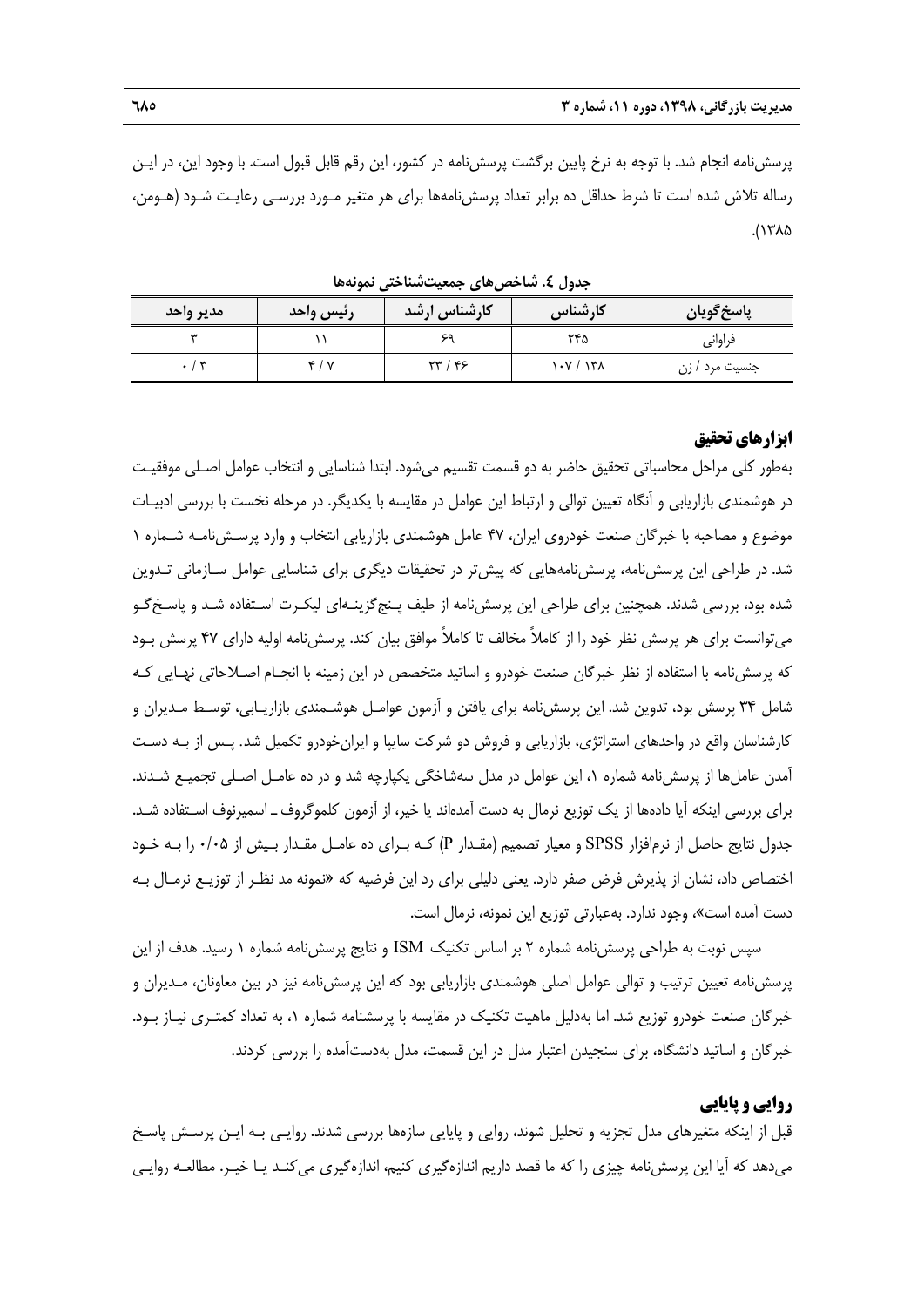بدون بررسي ماهيت و معناي متغيرها امكانپذير نيست (كرلينجر، 1382). در اين تحقيق سه نـوع روايـي شـامل روايـي محتوا، روايي سازه و روايي وابسته به معيار بررسي شده است. همچنين علاوه برروايي، پايايي ابزار سنجش نيـز آزمـايش شد. در اين تحقيق از روش آلفاي كرونباخ براي تعيين پايايي استفاده شده كه نتايج در ادامه آمده است.

## **روايي محتوا**

روايي محتوا، معرف بودن يا كفايت محتواي ابزار اندازهگيري را نشان ميدهد (كرلينجـر، 1382). روايـي محتـوا بـه ايـن بستگي دارد كه پرسشها تا چه ميزان حوزه محتوايي متغير مد نظر را پوشش ميدهند (بورستد ٰ، ۱۹۸۳). ارزيـابي روايـي محتوا بر اساس منطق و تئوري است نه بر اساس آزمون آماري (نونالي و برنستين ، 1994). در اين تحقيق براي ارزيـابي <sup>2</sup> و تضمين روايي محتوا از دو روش اصلي استفاده شده است؛ روش معقول شكلگيري ابزار و پرسشهايي كه نشاندهنـده سازه هستند. اتكاي اصولي به ادبيات موضوع و استفاده از نظر متخصصان براي ارزيابي پرسشنامه ممكـن اسـت روايـي محتوا را تضمين كند (چرچيل ّ، ١٩٧٩). اگر اكثر خبرگان موافق باشند كه ابزار سـنجش بـهطـور معقـولى سـازه را ارائـه میكند، دارای درجه بالایی از روایی محتوا است (كایناک ٔ ۲۰۰۳). از آنجا كه همـه گویـههـای پرسـشiامـه كـه بـرای سنجش سازه استفاده شده است، بر اساس نظر خبرگان بوده و پرسـشنامـه ابتـدا توسـط تعـدادي از اسـاتيد متخصـص دانشگاه، مديران و صاحبنظران صنعت خودروي ايران بررسي شده و بر اساس بازخورد آنها و بهمنظور كـاهش ابهامـات، پرسشنامه اوليه اصلاح و پرسشنامه نهايي تدوين شده است، ميتوان از روايي محتواي آن اطمينان پيدا كرد.

## **روايي سازه**

روايي سازهاي هماهنگي بين مفهوم و مجموعهاي از پرسشها كه براي سنجش آن سازه بـهكـار مـيرود را مـيسـنجد (چرچيل، 1979). به بيان ديگر روايي سازه بررسي ميكند، تا چه ميزان گويهها و پرسشها در يـك پرسـشنامـه، سـازه مشابهي را ميسنجد (وركاترامان ؓ، ١٩٨٩). گام نخست در فرايند روايي سازه، تعيين روايي محتوا است كه در بخش قبـل آورده شد. سپس در اين تحقيق با استفاده از تحليل عاملي روايي سازه بررسي شد. تحليل عاملي اكتشافي به اين پرسـش روايي سازه جواب ميدهد كه آيا نمرههاي تست آنچه را تست بايد بسنجد، اندازه ميگيـرد (نونـالي و برنسـتين، 1994 ). تحليل عاملي تأييدي يكي از مفيدترين روشهايي است كه به بـرآورد پـارامتر و آزمـون فرضـيههـا بـا توجـه بـه تعـداد عاملهاي زيربنايي روابط ميان نشانگرها ميپردازد. بنابراين، روايي سازه نيز خود به خود در بخش تحليل عاملي اكتشافي و تأييدي بررسي شده است (بورستد، 1983). در اين تحقيق مراحل ارزيابي اعتبار سازها، ايـن رونـد را پيمـوده اسـت: .1 انجام يک تحليل عاملي اکتشافي براي مشخص کردن عامل هاي اساسي، ۲. تصميمگيري درباره تعداد عوامل مورد نيـاز براي تبيين متغيرهاي مشاهدهشده، ٣. چرخش عاملهـا، ۴. كنـار گذاشـتن گويـههـايي كـه روابـط ضـعيفي بـا عوامـل استخراجشده دارند يا معرفي بيش از يك عامل، .5 تحليل عاملي تأييدي گويههاي بـاقيمانـده بـهمنظـور تأييـد سـاختار

- 2. Nunnally & Bernstein
- 3. Churchill
- 4. Kaynak
- 5. Venkatraman

<sup>1.</sup> Borschted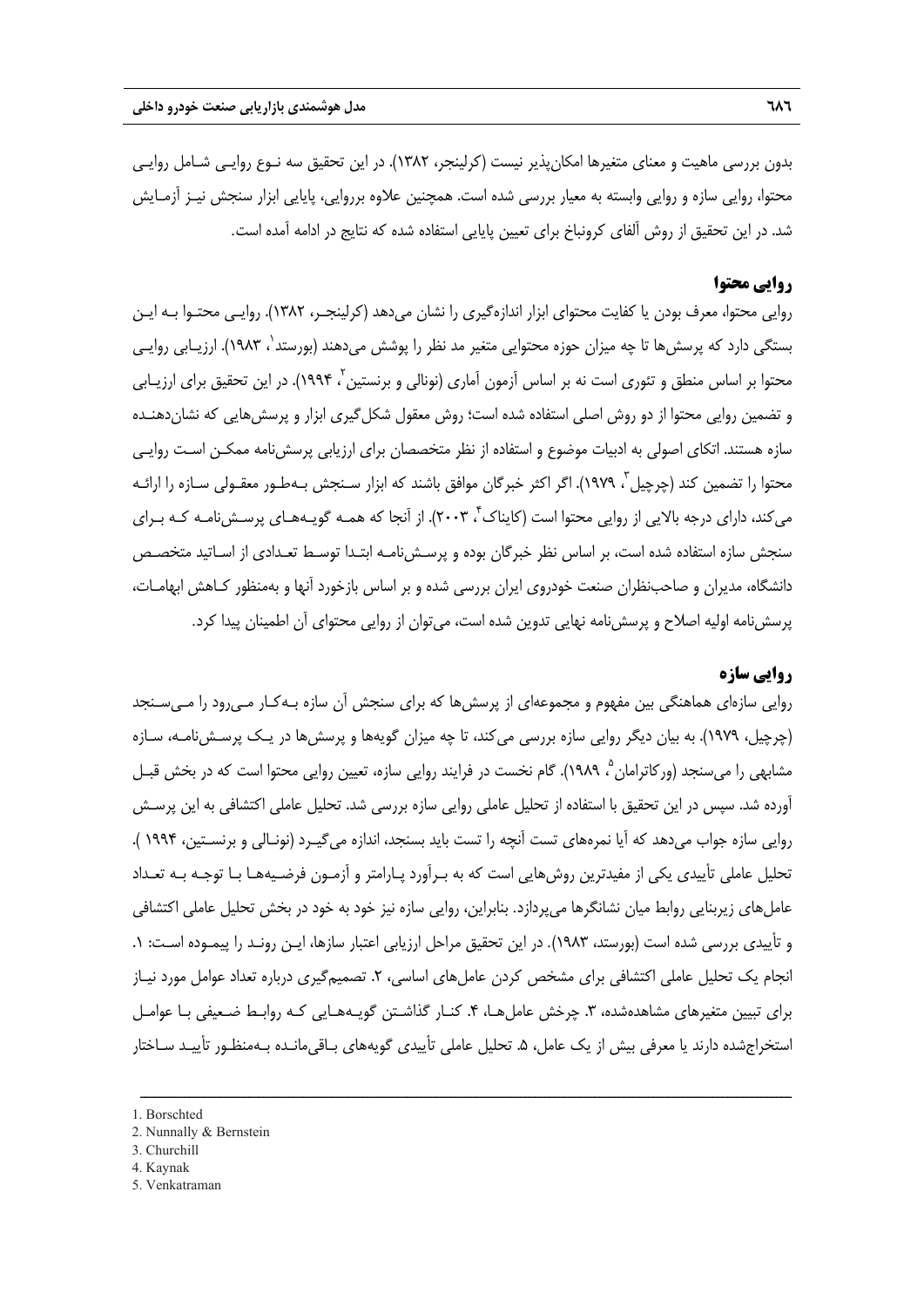نظري وسيله اندازهگيري و نيكويي برازش آن با دادههاي مشاهدهشده (قاضي طباطبـايي، 1377). بنـابراين بـا طـي ايـن روند، از 47 فاكتور هوشمندي به ده عامل هوشمندي بازاريابي رسيديم و از روايي سازه تحقيق اطمينان حاصـل شـد. بـا محاسبه آماره آزمون در نرمافزار ليزرل T بزرگتر از 1/96 براي سطح معناداري 5 درصد و بزرگتر از 2/58 براي سـطح معناداري 1 درصد هر عامل قابل قبول بود (جدول 5).

| فرهنگ ایرانی -<br>اسلامى | پایش ارتباطات برخط | کارمندان<br>فروش أموزش ديده                                                             | منافع<br>كشور | منابع اطلاعاتي دولتي   | توصيه<br>ٷ<br>مشترى | شبكه<br>برون سازماني | فروشندگان اطلاعات | (کانالهای<br>زنجيره<br>توزيع،<br>تأمين و<br>خرده<br>توزيح باانگيزه<br>فروشان، | اركان<br>$\frac{1}{3}$<br>ساز سازمان | عوامل هوشه<br>مندى بازاريابى |
|--------------------------|--------------------|-----------------------------------------------------------------------------------------|---------------|------------------------|---------------------|----------------------|-------------------|-------------------------------------------------------------------------------|--------------------------------------|------------------------------|
| $\cdot$ /<br>            | $\cdot$ /۴۴۹       | $\boldsymbol{\cdot} / \boldsymbol{\curlyvee} \boldsymbol{\cdot} \boldsymbol{\curlyvee}$ | $\frac{1}{5}$ | $\cdot/\lambda\Delta5$ | $\cdot$ /۴۱۲        | $\cdot$ /۵۷۸         | .1545             | $\cdot$ / $\gamma$                                                            | $-7055$                              | $\mathrm{sig}$ عدد           |

**جدول .5 بررسي نرمال بودن توزيع، آزمون كولوموگراف ـ اسميرنوف** 

#### **روايي وابسته به معيار**

روايي وابسته به معيار كه روايي پيشبيني يا خارجي نيز ناميده ميشود، بهوسيله مقايسه نمرههاي آزمون يا با مقايسـه بـا يك يا چند متغير بيروني با معيارهايي صورت ميگيرد كه صفت مورد مطالعه را اندازهگيري مـيكننـد (كرلينجـر، 1382). بنابراين هر چه همبستگي بين شاخص يا شاخصها و متغير وابسته يا ملاك بالاتر باشد، روايي بهتر است. در اين تحقيق عوامل هوشمندي بازاريابي در مدل، در صورتي از روايي وابسته به معيار برخوردارند كه بـا هوشـمندي بازاريـابي (معيـار) هم.ستگ*ي* بالا و مثبتي داشته باشند. تحقيقات تجربي در اين زمينه (اهير، گلهار و والر <sup>י</sup>، ۱۹۹۶ و ترى، ملينا و كستجون <sup>۲</sup> ، 2007) نيز از همين رويه استفاده كردهاند. هر ده عامل با نتيجه هوشمندي بازاريابي در سطح اطمينان 0/99 هـمبسـتگي مثبت و معناداري دارند.

## **پايايي**

بعد از تعيين روايي، گام بعدي آن است كه ابزار سنجش، پايا باشد. پايايي محاسبهشده از طريق سازگاري بين پرسشهـا، روشي است كه بر اساس آن سازگاري جوابهاي پاسخدهندگان به همه پرسشهاي پرسـشنامـه آزمـوده مـيشـود. در حقيقت تا حدي كه پرسشها، سنجههاي مستقلي از مفهوم مشابه هستند، با يكديگر همبستگي خواهنـد داشـت (بـوير و پاگل<sup>۳</sup>، ۲۰۰۰). برای سنجش پایایی پرسشiامه از روش آلفای کرونباخ استفاده شد. پایایی برای هر مجموعه از گویههای عوامل كليدي محاسبه شد. بدين منظور بر اساس پيشنهاد نونـالي و برنسـتين ( 1994)، مقـادير بـالاي 0/7 تـرجيح داده

<sup>1.</sup> Ahire, Golhar, & Waller

<sup>2.</sup> Tari, Molina, & Castejon,

<sup>3.</sup> Boyer, & Pagell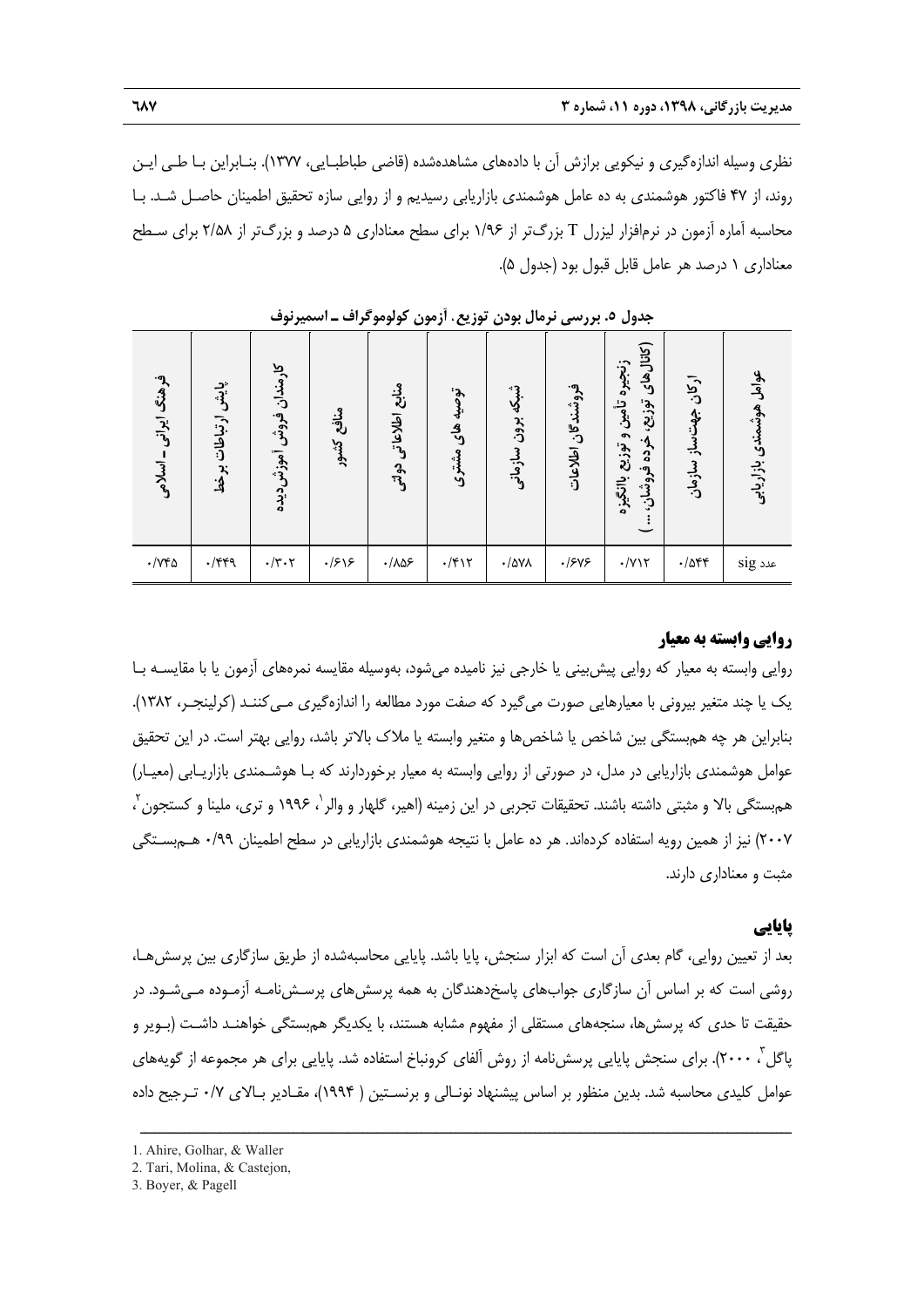ميشوند. اما هاير و همكاران (1995) و بوير و پاگل (2000) مقادير نزديك 0/6 و وان و فري (1979) حتي 0/55 را قابل قبول ميدانند.

| فرهنگ ایرانی – اسلامی | پایش ارتباطات برخط        | کارمندان فروش أموزش ديده | منافع<br>كشور      | منابع اطلاعاتي دولتي   | توصیه های مشتری | شبکه برون سازمانی  | فروشندگان اطلاعات | (کانال های<br>زنجيره تأمين و توزيع باانگيزه<br>توزيع،<br>خرده<br>، فروشان، | ارکان جهتساز سازمان                           | عوامل هوشمندی بازاریابی |
|-----------------------|---------------------------|--------------------------|--------------------|------------------------|-----------------|--------------------|-------------------|----------------------------------------------------------------------------|-----------------------------------------------|-------------------------|
| $\cdot/\lambda$ ٩)    | $\cdot/\lambda\tau\Delta$ | $\cdot/\lambda$ 95       | $\cdot/\lambda$ ۶Y | $\cdot$ /Ya $\epsilon$ | .749            | $\cdot/\lambda$ ۴۵ | .189              | $\cdot/\gamma\gamma$ .                                                     | $\boldsymbol{\cdot} / \boldsymbol{\lambda}$ Y | ضريب ألفا               |

**جدول .6 آلفاي كرونباخ براي هر يك از سازههاي پرسشنامه** 

## **روش تجزيه و تحليل دادهها**

در اين تحقيق ابتدا براي استخراج عاملها (از پرسشنامه نخست) از روش تحليل عاملي تأييـدي و بـراي تعيـين اعتبـار سازهاي و برازش مدل نيز از روش تحليل عاملي تأييدي استفاده شد. براي پردازش دادههـا از نـرمافـزار ليـزرل و SPSS استفاده شده است. براي به دست آوردن ارتباط و توالي متغيرها از پرسشنامه دوم نيز محاسبات ISM بـهصـورت دسـتي انجام گرفت.

# **يافتههاي پژوهش**

## **تحليل عاملي**

بهدنبال درك اين مطلب است كه آيا متغيرهاي مشاهدهشده را ميتوان بر پايه تعداد كمتري متغير (عامل) بهگونه وسيع و اساسي تبيين كرد (هومن و عسكري، 1384). تحليل عاملي به دو صورت اكتشافي و تأييـدي انجـام مـيشـود. هـدف از تحليل عاملي اكتشافي كه مبناي تحقيق حاضر است، بررسي يك حوزه براي كشف ابعاد يا سـازههـاي اصـلي آن حـوزه است. به همين علت بود كه اسپيرمن (1904) تحليل عاملي را در حوزه تواناييهاي انسان به وجود آورد. بـه بيـان ديگـر تحليل عاملي اكتشافي زماني بهكار ميرود كه پژوهشگر براي تشكيل فرضيه درباره تعداد عامـلهـاي زيربنـايي دادههـا، شواهد كافي قبلي و پيش تجربي نداشته باشد. تحليل عاملي تأييدي براي ارزشيابي روايي سازه، به پژوهشگر روش قابـل اعتمادي عرضه ميكند تا از اين طريق بتواند بهگونه بارزي فرضيههايي را درباره ساختار عاملي دادهها كه ناشي از مـدلي از پيش تعيينشده با تعداد و تركيب مشخصي از عاملهاست، آزمايش كند (هومن، 1385). در اين تحقيـق، بـراي انجـام تحليل عاملي، از دو آزمون KMO و بارتلت<sup>٬</sup>سنجش سازگاري دادهها استفاده شده است. ضريب شاخص KMO از صفر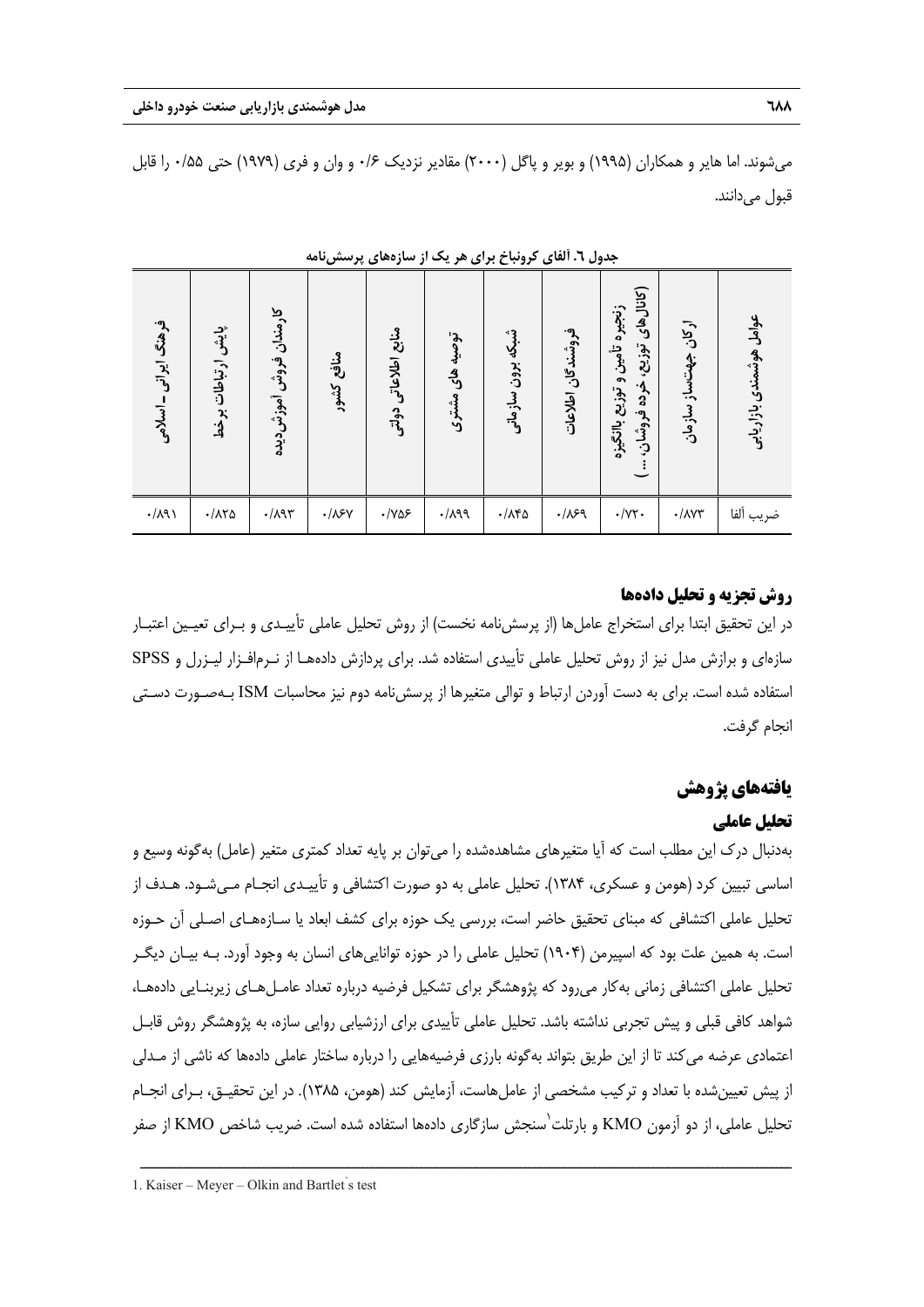تا 1 است. هر چقدر اين شاخص به عدد 1 نزديكتر باشد، كفايت نمونهگيري و مفيد بودن تحليل عاملي براي عوامـل را نشان ميدهد. همانگونه كه در جدول 5 براي دو نمونه از عاملها مشاهده ميشود، مقـادير كوچـك KMO بيـانگر آن است كه همبستگي بين زوج متغيرهاي نميتواند توسط متغيرهاي ديگر تبيين شود، بنابراين كاربرد تحليل عاملي متغيرها ، 1997). <sup>1</sup> ممكن است قابل توجيه نباشد (كيسر و سرني

| توضيحات                                                                                                                                   | نتيجه                                      | أزمون                                           | عوامل                                                                | رديف |
|-------------------------------------------------------------------------------------------------------------------------------------------|--------------------------------------------|-------------------------------------------------|----------------------------------------------------------------------|------|
| كفايت نمونهگيري در حد خوب است.                                                                                                            | $\cdot/\gamma \cdot \gamma$                | <b>KMO</b>                                      |                                                                      |      |
| P-value = $\cdot/\cdots\leq\cdot/\cdot\Delta$<br>در سطح اطمینان ۹۵ درصد می توان گفت بین متغیرهای تحلیل<br>عاملي روابط معناداري وجود دارد. | <b>FAN/TIT</b><br>١.<br>$\cdot/\cdot\cdot$ | بار تلت<br>$X^{\mathsf{r}}$<br>df<br>sig        | اركان جهتساز سازمان                                                  |      |
| كفايت نمونهگيري در حد متوسط است.                                                                                                          | .7544                                      | <b>KMO</b>                                      |                                                                      |      |
| P-value = $\cdot/\cdots\leq\cdot/\cdot\Delta$<br>در سطح اطمینان ۹۵ درصد می توان گفت بین متغیرهای تحلیل<br>عاملی روابط معناداری وجود دارد. | <b>DIT/VIS</b><br>١.<br>$\cdot/\cdot\cdot$ | بار تلت<br>$X^{\mathsf{Y}}$<br>df<br><b>S1g</b> | زنجيره تأمين و توزيع<br>باانگیزه (کانالهای توزیع،<br>خردەفروشان، … ˈ |      |

**جدول .7 آزمون KMO و بارتلت براي دو عامل نمونه هوشمندي بازاريابي** 





ــــــــــــــــــــــــــــــــــــــــــــــــــــــــــــــــــــــــــــــــــــــــــــــــــــــــــــــــــــــــــــــــــــ

1. Kaiser and Cerney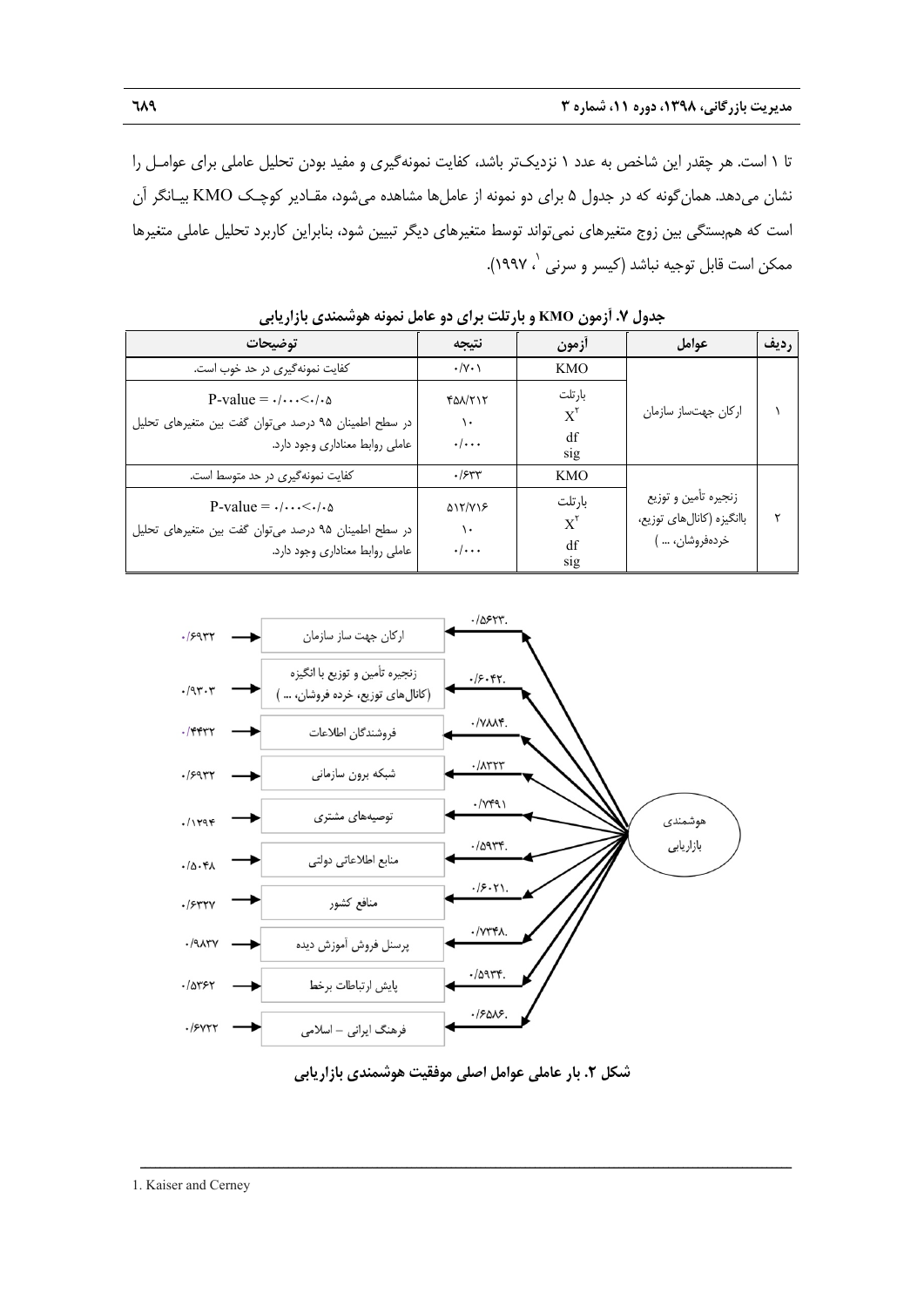| $R^{\gamma}$                             | <b>Error Standar</b>    | <b>Statistic T</b> | بارعاملي                   | فاكتور                         | رديف          |
|------------------------------------------|-------------------------|--------------------|----------------------------|--------------------------------|---------------|
| $\cdot$ /۳۳۴۸                            | .7997                   | $\cdot$ /۳۳۴۸      | ۶۲۳ ه.                     | اركان جهتساز سازمان            |               |
| $\cdot$ /۴۲۸۸                            | .795.7                  | 5/10V              | .79.47                     | زنجيره تأمين و توزيع با انگيزه | ٢             |
| ۱۶۵۶.                                    | $\cdot$ /۴۴۳۲           | 5/977A             | $\cdot$ $\land\land\land\$ | فروشندگان اطلاعات              | ٣             |
| $\cdot$ / $\vee$ ۹۳۸                     | .19977                  | <b>DITAT</b>       | $\cdot$ / $\wedge$ ۳۲۳     | شبكه برونسازماني               | ۴             |
| $\cdot$ / $\Delta$ $\lambda$ ۳۴          | .71798                  | $\lambda$ . ۳۹۴    | $\cdot$ / $\gamma$ ۴۹۱     | توصیههای مشتری                 | ۵             |
| .11Y54                                   | .70.4                   | 41.998             | $\cdot$ /9954              | منابع اطلاعاتي دولتي           | ۶             |
| .71775                                   | $.$ / $5$ ۳۲۷           | ۵/۹۸۴۵             | .75.71                     | منافع كشور                     | ٧             |
| $\cdot$ /۴۸۷۵                            | $\cdot$ /9 $\Lambda$ ۳۷ | 5/15 <sub>AA</sub> | $\cdot$ / $\gamma$ ۳۴۸     | كارمندان فروش آموزش ديده       | ٨             |
| $\cdot$ / $\epsilon$ $\gamma\lambda\tau$ | ۶/۵۳۶۲                  | <b>Q/1417</b>      | ۳۳۴ه. •                    | يايش ارتباطات برخط             | ٩             |
| $\cdot$ / $V\Lambda$ ۳۴                  | $.$ / $5$ $077$         | ۵/۴۳۹۱             | ۱۶۵۸۶                      | فرهنگ ایرانی ۔ اسلامی          | $\mathcal{L}$ |

**جدول .8 نتيجه تحليل عاملي تأييدي براي عوامل اصلي موفقيت هوشمندي بازاريابي** 

T بزرگتر از 1/96 براي 0/05 > p و بزرگتر از 2/58 براي 0/01 > p قابل قبول است (معنادار است).

## **تعيين ترتيب و توالي عاملها با استفاده از مدلسازي ساختاري تفسيري**

پس از به دست آمدن عوامل اصلي موفقيت هوشمندي بازاريابي در مراحل قبل، ارتباط و توالي اين متغيرها نيز مشـخص شد. اين كار با استفاده از تكنيك ISM صورت گرفـت. تحليـل ايـن روش بـر مبنـاي دادههـايي صـورت گرفـت كـه از پرسشنامه شماره 2 به دست آمدند. خبرگان صنعت خودروي ايران، اين پرسشنامه را تكميل كردند.

## **مدلسازي ساختاري تفسيري**

، 2007). <sup>1</sup> ISM با شناسايي متغيرهايي شروع ميشود كه به موضوع مورد بحث مربوط هستند (اگروال، شانكار و تيـواري بهطور مثال در اين مقاله متغيرهاي ما براي طراحي مدل هوشمندي بازاريابي همان عوامل هوشمندي بازاريـابي هسـتند كه در قسمتهاي قبلي شناسايي و تأييد شدند. پس از شناسايي متغيرها نوبت به وارد كـردن ايـن متغيرهـا در مـاتريس ساختاري روابط دروني متغيرها(SSIM) مي رسد. اين ماتريس، ماتريسي به ابعاد متغيرهاست كه در سطر و ستون اول آن متغيرها بهترتيب ذكر شده و پس از آن، روابط دو به دوي متغيرها مشخص ميشود. در تعيين روابط مـيتـوان از مقيـاس زیر کمک گرفت (بولانوس،فنتلا، ننکلارس و پاستر $^{\gamma}$ ، ۲۰۰۵). عامل سطر می $\vec{z}$ واند به عامل ستون منجر شود:

- $-\mathbf{y} = -\mathbf{y}$  كاملاً مؤثر است $\mathbf{y} = -\mathbf{y}$ 
	- $-\mathbf{y} = -\mathbf{y}$ مؤثر است $\mathbf{y} = \mathbf{y}$
- تأثير ناچيزي دارد = -1
	- بيتأثير است =0

بدين منظور ابتدا پرسشنامهاي طراحي شده و در اختيار60 نفر از مديران و متخصصان صنعت خودرو قرار داده شـد

<sup>1.</sup> Agarwal, Shankar & Tiwari,

<sup>2.</sup> Bolanos, Fontela, Nenclares, Paster,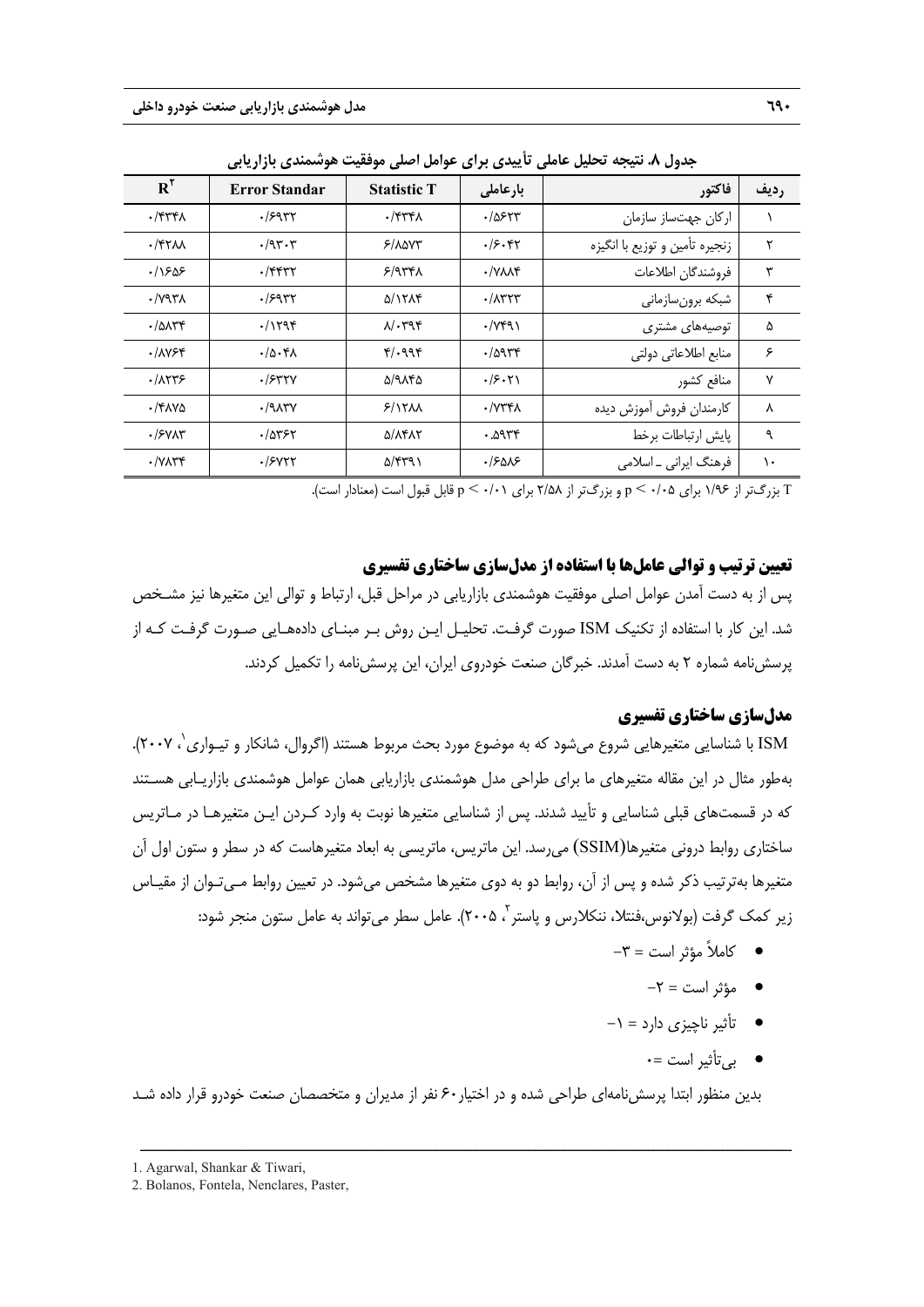كه از اين ميان 41 پرسشنامه تكميل شد. سپس نتايج بهدستآمده از اين پرسشنامههـا بـا يكـديگر جمـع شـدند و در نهايت روابطي به دست آمد كه در جدول 9 مشاهده ميشود.

| فرهنگ ایرانی –اسلامی            | پایش ارتباطات برخط            | کارمندان فروش<br>أم <u>وز</u> ش ديده | منافع كشور                      | منابع اطلاعاتي دولتي          | توصیههای مشتری      | شبكه برون سازماني               | فروشندگان اطلاعات | زنجيره تأمين و توزيع با<br>اتگیزه | ارکان جهتساز سازمان | عوامل هوشمندي بازاريابي       |
|---------------------------------|-------------------------------|--------------------------------------|---------------------------------|-------------------------------|---------------------|---------------------------------|-------------------|-----------------------------------|---------------------|-------------------------------|
| 117                             | ٧۴                            | ۸۶                                   | $\lambda \cdot \Lambda$         | ٩λ                            | ۶۹                  | ٨٨                              | ۵۴                | ۹۵                                | $\bullet$           | اركان جهتساز سازمان           |
| $\mathcal{N}$                   | ۶۱                            | $\cdot$ 9                            | ٩λ                              | ۴۳                            | ۴٧                  | ۶۱                              | ٧۴                | $\bullet$                         | $\cdot$ ۴           | زنجيره تأمين و توزيع باانگيزه |
| ٧٩                              | $\mathbf{y} \mathbf{y}$       | ۴۶                                   | $\lambda$ mathcal{S}            | ۵٨                            | ۴۴                  | $\mathcal{N} \cdot \mathcal{K}$ | ٠                 | ۸۷                                | ٧٣                  | فروشندگان اطلاعات             |
| ٩.                              | ۹۲                            | ٧١                                   | ۸۴                              | ٩٧                            | $\eta \cdot \eta$   | ۰                               | ٩λ                | $\lambda$ mathcal{S}              | ۶۲                  | شبكه برونسازماني              |
| $\mathcal{L} \cdot \mathcal{L}$ | ۹۶                            | ٩٣                                   | ٩λ                              | ۵٢                            | ۰                   | ۶۴                              | $\lambda$         | ٨۵                                | ٩.                  | توصیههای مشتری                |
| $\mathop{\rm \mathsf{FT}}$      | $\backslash \cdot \backslash$ | $\gamma\gamma$                       | $\mathcal{N} \cdot \mathcal{N}$ | $\bullet$                     | ۴۸                  | $\mathsf{v} \cdot \mathsf{v}$   | ٨٩                | ٧٣                                | ۵۴                  | منابع اطلاعاتي دولتي          |
| ٩٧                              | ٨۵                            | ٨٨                                   | $\bullet$                       | $\mathsf{v} \cdot \mathsf{v}$ | ۹١                  | $\mathcal{N} \cdot \mathcal{K}$ | ٩٧                | ٩۴                                | ٨٩                  | منافع كشور                    |
| ٨۶                              | ۴۸                            | $\bullet$                            | $\mathcal{N} \cdot \mathcal{N}$ | ۶۳                            | ۹۶                  | ٩٧                              | ۸١                | ٧۶                                | $Y\setminus$        | كارمندان فروش أموزشديده       |
| ۹١                              | $\bullet$                     | ۶۲                                   | ٩٣                              | ٧۶                            | $\lambda\mathsf{y}$ | ۴٢                              | ٨٩                | ٧٨                                | ۶۵                  | پایش ارتباطات برخط            |
| $\bullet$                       | ۶۹                            | $\mathcal{N} \cdot \mathcal{K}$      | ٩λ                              | ٩۴                            | ۱۰۶                 | ۸۳                              | ۴۹                | ٩٣                                | ۸۶                  | فرهنگ ایرانی ۔ اسلامی         |

**جدول .9 ماتريس** SSIM

براي تعيين سطح و اولويت متغيرها، مجموعه دستيابي و مجموعه پيش نياز براي هر متغير تعيين ميشود (منـدال و 1 دشموخ ، 1994). مجموعه دستيابي هر متغير شامل متغيرهايي ميشود كه از طريق اين متغير ميتوان بـه آنهـا رسـيد و مجموعه پيش1نياز شامل متغيرهايي ميشود كه از طريق آنها ميتوان بـه ايـن متغيـر رسـيد (هوانـگ، تزنـگ و اونـگ<sup>۲</sup> ، 2005). اين كار با استفاده از ماتريس دستيابي انجام ميشود. پس از تعيين مجموعه دستيابي و پيشنياز براي هـر متغيـر عناصر مشترك در مجموعه دستيابي و پيشنياز براي هر متغير شناسايي ميشوند. پس از تعيين مجموعههاي پيشنياز و دستيابي و عناصر مشترك نوبت به تعيين سطح متغير ها (عناصر) ميرسد. در نخسـتين جـدول متغيـري داراي بـالاترين سطح است كه مجموعه دستيابي و عناصر مشترك آن كاملاً يكسان هستند (اگروال و همكاران، 2007 ). پـس از تعيـين اين متغير يا متغيرها، آنها را از جدول حذف كرده و با متغيرهاي باقيمانده، جدول بعدي را تشكيل مـيدهـيم. در جـدول دوم نيز همانند جدول اول متغير سطح دوم را مشخص ميكنيم و اين كار را تا تعيين سطح همه متغيرها ادامه مـيدهـيم (اگروال و همكاران، 2007 ). در تحقيق حاضر ادامه اين كار در جدولهاي انجام شـد كـه در نتيجـه آن سـطح متغيرهـا مشخص شد.

ــــــــــــــــــــــــــــــــــــــــــــــــــــــــــــــــــــــــــــــــــــــــــــــــــــــــــــــــــــــــــــــــــــ

2. Huang,Tzeng & Ong

<sup>1.</sup> Mandal and Deshmukh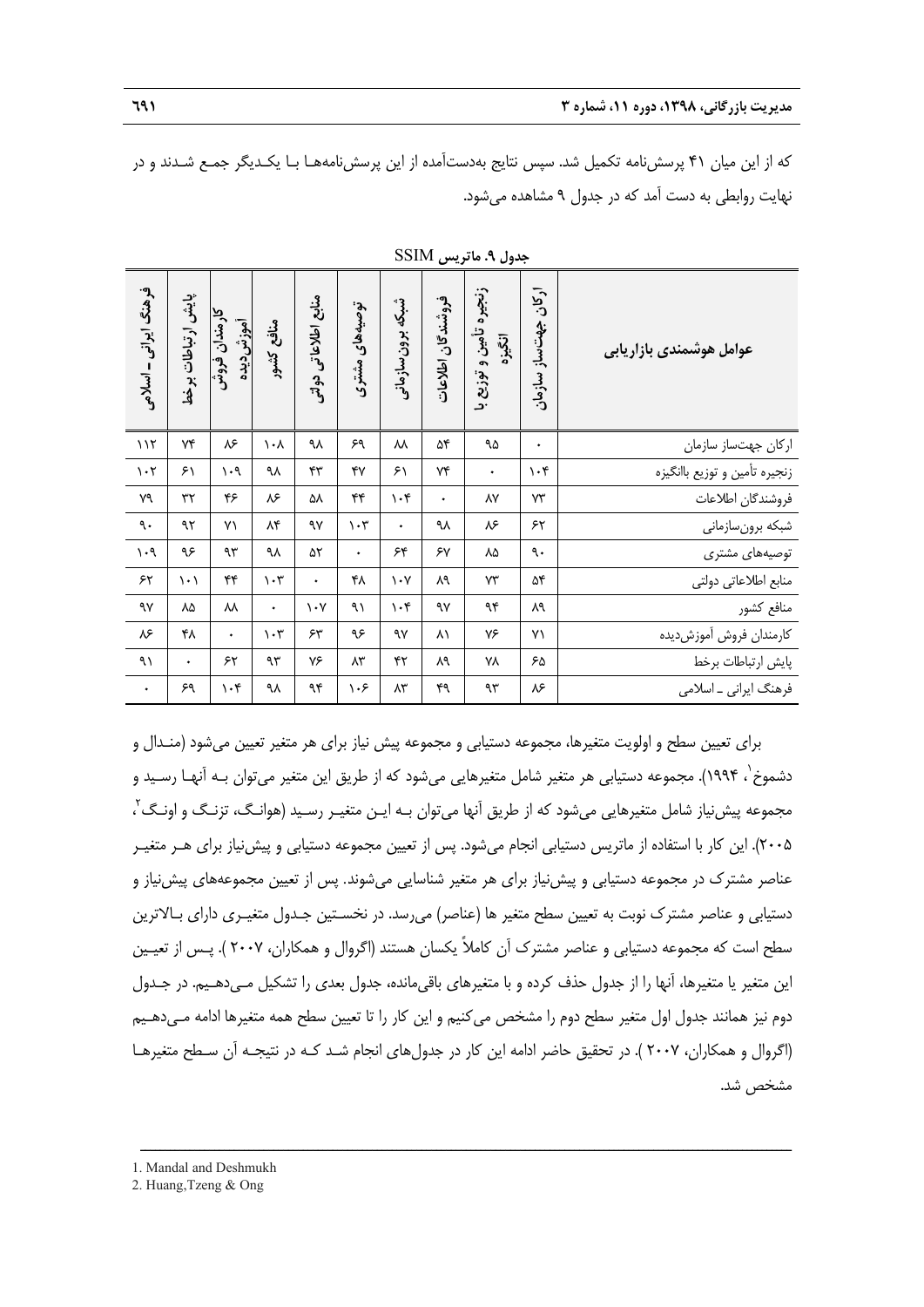#### **ترسيم مدل**

پس از تعيين روابط و سطح متغيرها ميتوان آنها را به شكل مدلي ترسيم كرد. به همين منظور ابتدا متغيرها را بر حسـب سطح آنها بهترتيب از بالا به پايين تنظيم ميكنـيم. در تحقيـق حاضـر متغيرهـاي حاصـل از ISM در پـنج سـطح قـرار گرفتهاند (شكل 3). در بالاترين سطح سه عامل پايش ارتباطات برخط، منابع اطلاعاتي دولتي و فروشـندگان اطلاعـات و در پايينترين سطح مدل سه عامل توصيههاي مشتري، منافع كشور و فرهنگ ايراني ـ اسلامي قرار گرفته است.



**شكل .3 مدل هوشمندي بازاريابي**

## **نتيجهگيري**

نتايج حاصل از ISM بيانگر اين است كه ده عامل تأييدشده هوشمندي بازاريابي در شش سطح قرار ميگيرند. سطح آخر در ISM بيانگر عاملي است كه بهعنوان سنگ زيربنايي مدل عمل ميكند و زمينهساز ايجاد عوامل سـطوح قبلـي اسـت. سطح نخست در ISM بيانگر عواملي است كه نشاندهنده نتيجه نهايي مدل است. به بياني ديگر عواملي در ايـن سـطح قرار ميگيرند كه عوامل ديگر زمينهساز رسيدن به اين عامل هستند. در مدل بهدستآمده در اين تحقيق پايش ارتباطـات برخط، منابع اطلاعاتي دولتي و فروشندگان اطلاعات در نخستين سطح قرار گرفتهاند كه بسيار منطقي نيـز هسـت. زيـرا هدف و نتيجه نهايي از هوشمندي بازاريابي، به دست آوردن اطلاعات منطبق بر نياز سازمان است تا بدين وسيله شـركت با حفظ مشتريان خود به مقصود خود كه سودآوري است، برسد. در سطح آخر مدل نيز عامل منافع كشور قـرار دارد. ايـن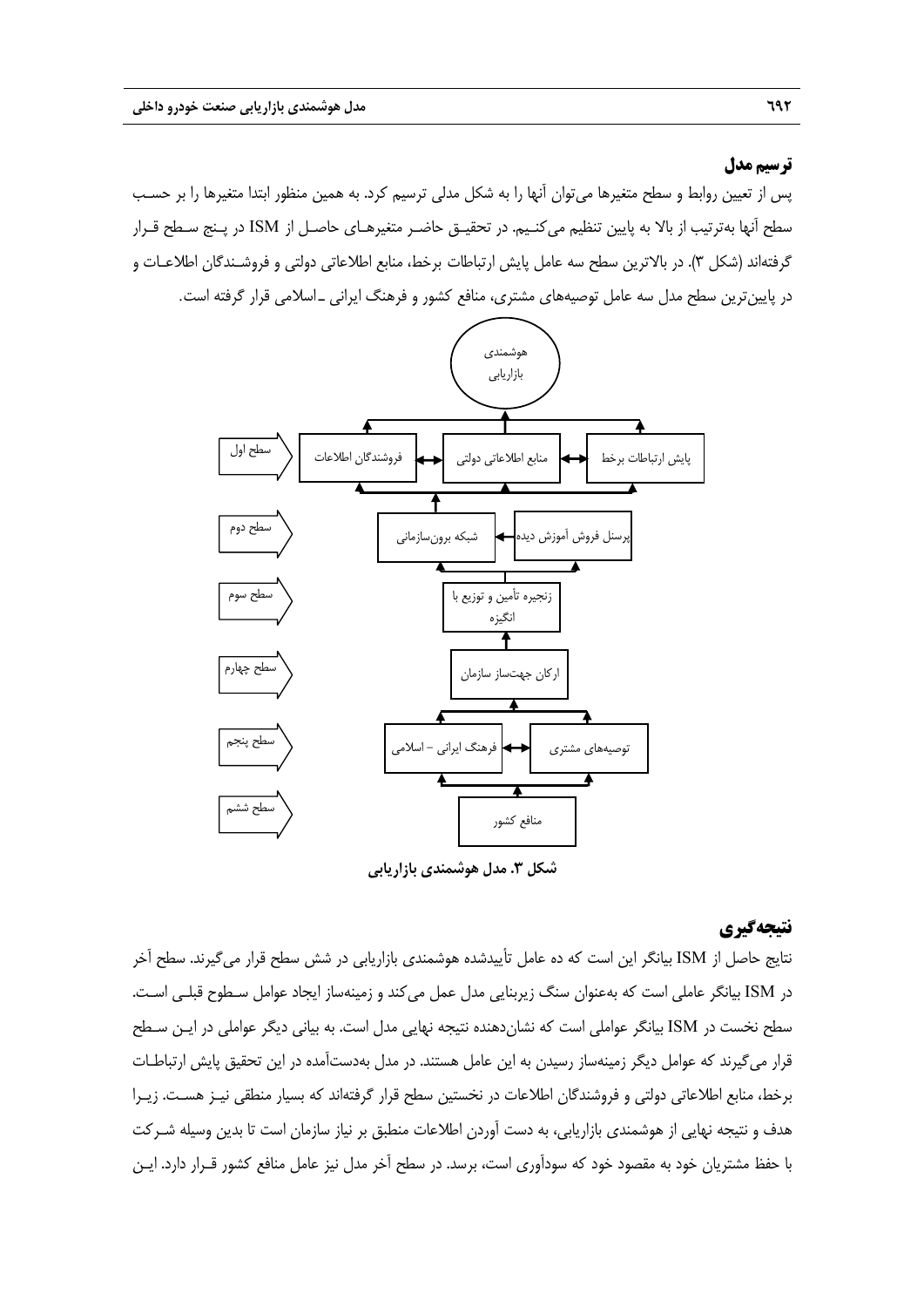عامل سنگ زيربنايي هوشمندي بازاريابي در سازمان است و شروع بازاريابي بايد با تأكيد بر اين عامل محقق شود. نتـايج بهدستآمده از ISM نشان ميدهد كه اين عامل بر نه عامل ديگر مدل تأثير ميگذارد. منافع كشور زمينـه بـهكـارگيري توصيههاي مشتري و بهرهگيري از فرهنگ ايراني ـ اسلامي را فراهم ميآورد. با نگاهي دقيقتر به مـدل بـهدسـتآمـده، متوجه ميشويم اين سه عامل در هوشمندي بازاريابي، نقش توانمندسازها را بازي مـيكننـد. بـر اسـاس نتـايج تجزيـه و تحليل MICMAC' روي مدل مشخص مي شود اين سه عامل در قسمت سوم جدول، جـايي كـه قـدرت هـدايت زيـاد است، قرار گرفتهاند. به بياني ديگر عواملي كه در اين قسمت قرار ميگيرند ميتوانند زمينهساز ايجاد عوامـل ديگـر مـدل شوند (قدرت هدايت زياد). در سطح چهارم مدل، عامل اركان جهتسـاز سـازمان قـرار دارد. توانمندسـازهاي هوشـمندي بازاريابي (سطح پنجم و ششم) در مرحله نخست بر ايجاد اين عامل تأثير ميگذارند. ايـن عامـل در واقـع در هوشـمندي بازاريابي، نقش واسطه را ايفا ميكند. يعني از يك سو خود براي ايجاد به بررسي منافع كشور، بـهكـارگيري توصـيههـاي مشتري و بهرهگيري از فرهنگ ايراني ـ اسلامي نياز دارد و از سوي ديگر ميتواند زمينهساز ايجاد زنجيره تأمين و توزيـع باانگيزه (كانالهاي توزيع، خردهفروشان، ...) باشد. با مروري بر ادبيات هوشمندي بازاريابي ميتوان دريافت كه ميتوان به اين چهار عامل عنوان قابليتهاي هوشمندي بازاريابي نسبت داد. از طرف ديگر بر اساس تجزيـه و تحليـل MICMAC روي مدل، ميبينيم اين عامل در قسمت چهارم جدول، جايي كه ميزان وابستگي زياد است، قرار گرفته اسـت كـه نشـان ميدهد اين متغير، براي ايجاد، به متغيرهاي ديگر وابسته است (همانگونه كه پيشتر گفته شد بـهنـوعي نقـش واسـطه دارند). در دو سطح اوليه مدل پنج عامل پايش ارتباطات برخط، منابع اطلاعـاتي دولتـي، فروشـندگان اطلاعـات، شـبكه برونسازماني و كارمندان فروشآموزش ديده قرار گرفته است كه بهنوعي ميتوان از آنها بـهعنـوان مكمـلهـاي نتيجـه هوشمندي بازاريابي نام برد. تجزيه و تحليل MICMAC نيز بيان كرد اين چهار عامل در قسمتي از جدول قرار گرفتهاند كه قدرت هدايت كم ولي ميزان وابستگي زياد است. يعني عوامل ديگر مدل در ايجاد نقش دارند (ميزان وابسـتگي زيـاد) ولي اين عاملها نميتوانند (يا كمتر ميتوانند) زمينهساز ايجاد عوامل ديگر شوند.

پيشنهاد ميشود در تحقيقات آتي، جداگانه، به بررسي هر يك از عوامل هوشمندي بازاريـابي پرداختـه شـود. بـدين منظور ميبايست به بررسي دلايل و مشكلات اصلي سازمانها در پيادهسازي مدل هوشمندي بازاريابي، رد مدل نامبـرده، تحت بررسي قرار دادن مدل هوشمندي بازاريابي و دليل بررسي نكردن آن مدل در سازمان پرداخت (براي تحقق اين امر ميبايست سازمانها را به «سازمانهاي استفادهكننده از مدل»، «سازمانهاي ردكننده مـدل»، «سـازمانهـاي در حـال بررسي مدل» و «سازمانهايي كه به بررسي مدل نپرداختهاند»، تقسيم كرد). همچنين بهعنوان پيشنهاد كاربردي، توصيه ميشود از مدل تدوينشده هوشمندي بازاريابي بهعنوان الگويي در امتيازدهي و رتبهبندي شركتهاي ايراني استفاده شود. بدين صورت كه براي هر يك از فاكتورهاي هوشمندي امتيازي تعيين شود و به سازمانها بر اساس اين امتيازهـا، امتيـاز كلي و رتبه تخصيص يابد. با بهرهگيري از نتايج اين ارزيابي ميتوان به تعريف دورههاي ويژه توانمندسازي شركتهـا بـا محوريت هوشمندي بازاريابي از سوي مراكز تخصصي فعال در زمينه پـژوهش و آمـوزش مـديريت پرداخـت. همچنـين، مشاوران مديريت و واحدهاي مطالعات راهبردي شركتها ميتوانند به اين موضوع به عنوان يكي از شاخصهاي كليدي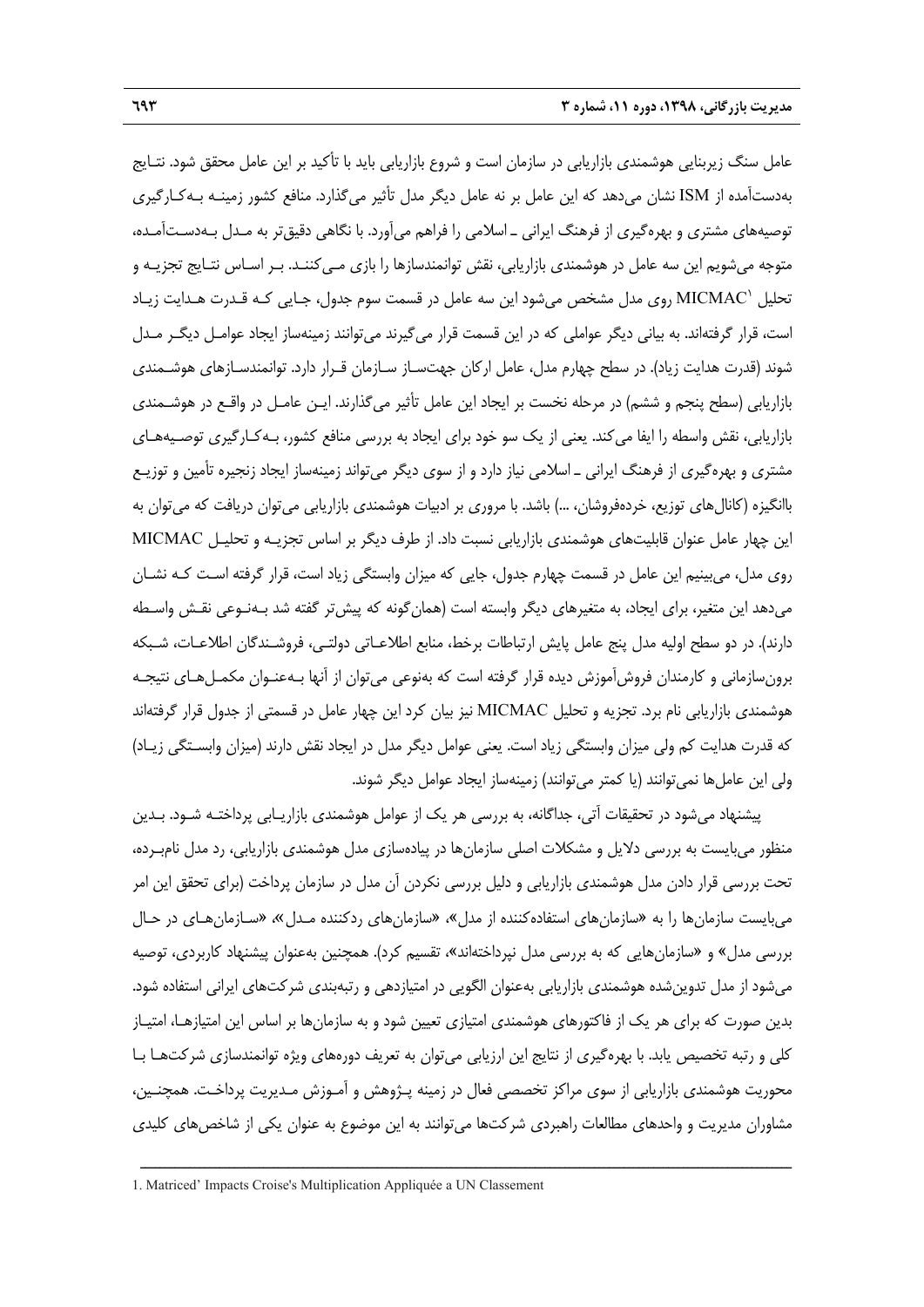در عارضهيابي شركتها توجه كنند و براي ارتقاي آن، در چارچوب كارت امتيازي متوازن، هدفگـذاري متناسـبي انجـام دهند.

اين پژوهش با محدوديتهايي مواجه بود كه در زير به آنها اشاره ميشود. مد نظر قرار دادن ايـن محـدوديتهـا در پژوهشهاي بعدي به نتايج كاملتري ميانجامد.

- .1 تعداد محدودي از واحدهاي فعال در بحث بازاريابي در اجراي اين پژوهش همكـاري نكردنـد كـه ايـن مسـئله سبب شد جامعه آماري پژوهش محدود شود. بهطور مسلم جامعه آماري بيشتر به نتايج بهتري منجر ميشود.
- .2 اطلاعات بازار اين پژوهش مختص به سبد محصولات دو خودروساز بزرگ كشور است. اين احتمال وجـود دارد كه اگر از اطلاعات كلاس قيمتي ديگري استفاده شود، نتايج متفاوتي به دست آيد.
- .٣ سطح تحليل پژوهش حاضر، سازمان در نظر گرفته شده است و دادههاي هر سازمان از خبرگان همان سـازمان جمعآوري شدند.

## **منابع**

 $\mathbf{r}$ 

- آزاد، شهرام؛ شريفي، كيومرث (1390). بررسي وضعيت سيستمهاي اطلاعات بازاريابي شركتهاي متوسط و بزرگ صـنايع غـذايي. مديريت بازرگاني، 4(13)، .24-1
- اژدري، علي اصغر؛ شجاعي، سعيد (1394). آسيبشناسي صنعت خودروي كشور <sup>و</sup> ارائه راهكارهاي برونرفت از چالشهاي موجـود در ر*استاي سياستهاي كلي اقتصاد مقاومتي.* قابل دسترس در سايت مركز پژوهش هاي مجلس شوراي اسلامي.
	- بيك زاد، جعفر؛ اسكندري، كريم (١٣٨٨). هوش رقابتي مديران و توسعه صنايع كوچك. *كار و جامعه*، (١١٣ و ١١٤)، ٦۴–٢٠.
- پيرايش، رضا؛ علي پور، وحيده (1391). بررسي رابطه بين هوش رقابتي و اثربخشي استراتژيهاي بازاريابي در بين بانكهاي دولتي و خصوصي استان زنجان. *مديريت بازرگاني،* ١٣(١٢)، ١-١٨.

حبيبي، آرش؛ عدنور، مريم (1396). مدليابي معادلات ساختاري (چاپ اول). تهران: انتشارات جهاد دانشگاهي. دلاور، علي (۱۳۸۵). *مباني نظري و عملي پژوهش در علوم انساني و اجتماعي*. تهران: انتشارات رشد. دلاور، علي (1396). احتمالات <sup>و</sup> آمار كاربردي در روانشناسي <sup>و</sup> علوم تربيتي. تهران: انتشارات رشد. سرمد، زهره؛ بازرگان، عباس؛ حجازي، الهه (1384). روشهاي تحقيق در علوم رفتاري. تهران: انتشارات آگاه*.* كرلينجر، فرد (١٣٨٢). *مباني پژوهش در علوم رفتاري*. (پاشا شريفي، مترجم). تهران: انتشارات آواي نور. گلستاني، صادق (۱۳۸۶). نقد نگاه سكولاريستي به اسلام. *مطالعات انقلاب اسلامي*، (۸)، ۱۶۹– ۱۸۱. قاضي طباطبائي، محمود (1377). ارزيابي اعتبار سازهاي: نخستين گام ضرور در مطالعات بين فرهنگي (مورد: پرسشنامه گيبسـون و دمبو). نشريه نامه علوم اجتماعي دانشگاه تبريز، (12)، 135 .107-

هومن، حيدرعلي (1385). مدليابي معادلات ساختاري با كاربرد نرمافزار ليزرل. تهران: انتشارات سمت. هومن، حيدر علي؛ عسگري، علي (1384). تحليل عاملي: دشواريها و تنگناهاي آن. مجله روانشناسي <sup>و</sup> علوم تربيتـي، 35(2)، -1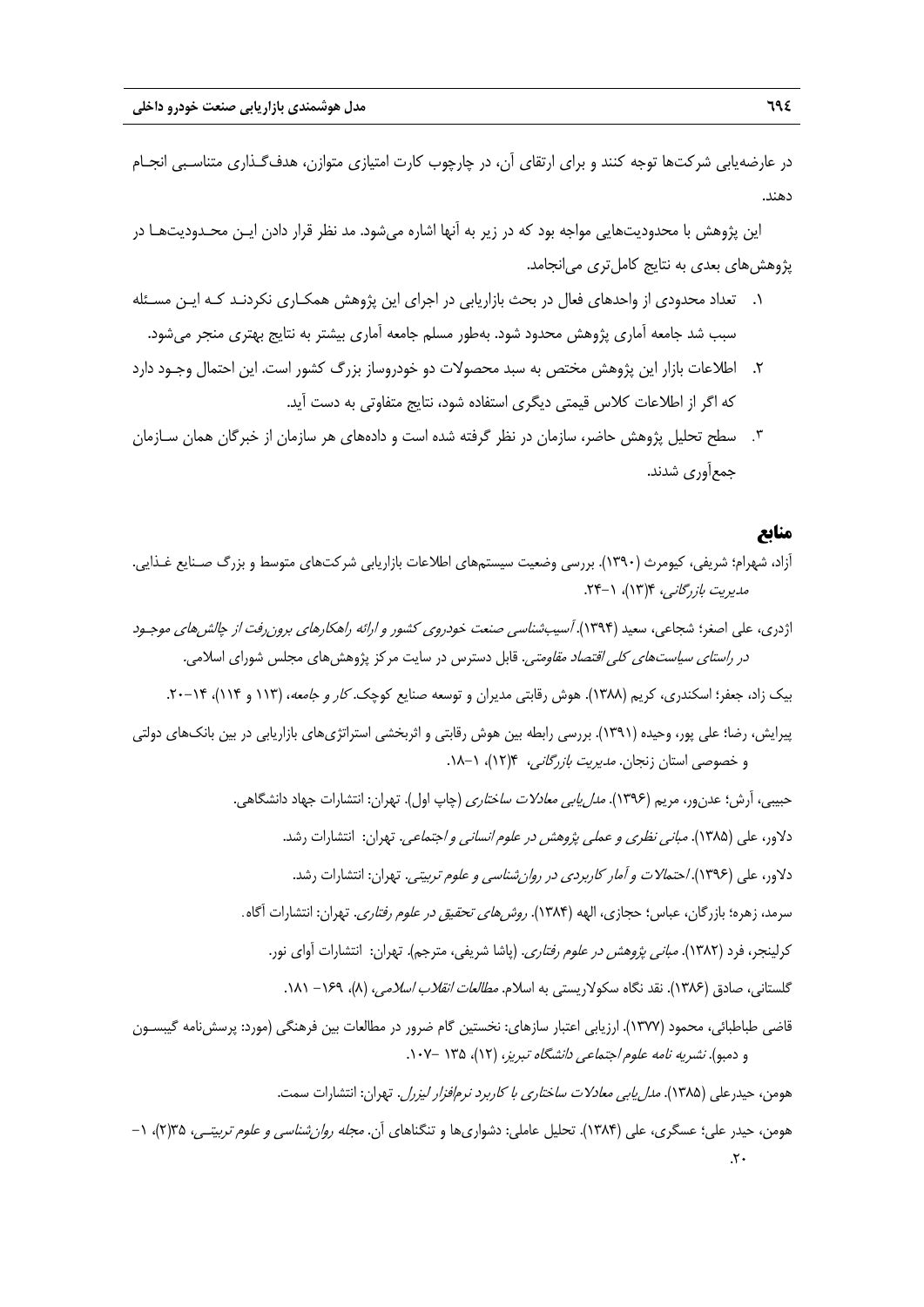وظيفه دوست، حسين؛ قاسمي، فاطمه (1387). هوشمندي رقابتي رويكردها و كاربردها. مجله تدبير، 19(197).

#### **References**

- Adidam, Ph., Gajre, S. & Kejriwal, Sh. (2009). Cross–cultural competitive instelligence strategies. *Journal of Marketing Intelligence and Planning*, (5), 666-680.
- Agarwal, A., Shankar, R., Tiwari, M.K. (2007). Modeling agility of supply chain*. Industrial Marketing Management,* 36, 443-445.
- Ahire, S.L., Golhar, D.Y., Waller, M.A. (1996). Development and validation of TQM implementation constructs. *Decision Sciences*, 27(1), 23–56.
- Ajdari, A.A., & Shojaee, S. (2015). Pathology of the Automotive Industry of the Country and Providing Solutions to Overcoming Challenges to the General Policies of Resistance Economics. *Available on the web site of the Parliament Research Center*. (*in Persian*)
- Auxilidora, M., Melo, N. & Medeiros, D. (2007). A model for analyzing the competitive strategy of health plan in sures a system of competitive intelligence. *The TQM Magazine,* 3, 206-216.
- Azad, Sh., & Sharifi, K. (2012). Investigating the status of marketing information systems of middle and large food companies. *Journal of Business Management*, 4(13), 1-24. (*in Persian*)
- Beakzad, J., & Eskandari, K. (2009). Competitive Intelligence of Managers and Development of Small Industries. *Labor and Society*, (113 and 114), 14-20.
- Bolanos, R., Fontela, E., Nenclares, A., Paster, P. (2005). Using interpretive structural modeling in strategic decision making groups. *Management Decision,* 43(6), 877−895.
- Boon, W., & Edler J. (2018). Demand, Challenges and Innovation. Making Sense of New Trends in Innovation Policy. *Science and Public Policy*, 45(4), 435–447.
- Borrás, S., & Edquist, C. (2017). Innovations A Systems Activities Approach. *In: Borrás S., Edquist C. (eds) Holistic Innovation Policy: Theoretical Foundations, Policy Problems and Instrument Choices.* Oxford: Oxford University Press.
- Boyer, K.K., Pagell, M. (2000). Measurement issues in empirical research: Improving measures of operations strategy and advanced manufacturing technology. *Journal of Operations Management,* 18(3), 361–374.
- Churchill, G. A. (1979). A paradigm for developing better measures of marketing constructs. *Journal of Marketing Research*, 16(1), 64–73.
- Chung, W., Tseng, T. (2012). Discovering business intelligence from online product reviews: A rule induction framework. *Expert Systems with Applications*, 39, 11870-11879.
- Cito, M. C., Leung E., Paolacci, G., & Puntoni, S. (2018*). Dematerialization and Identity-based Consumer Behavior.* Working paper.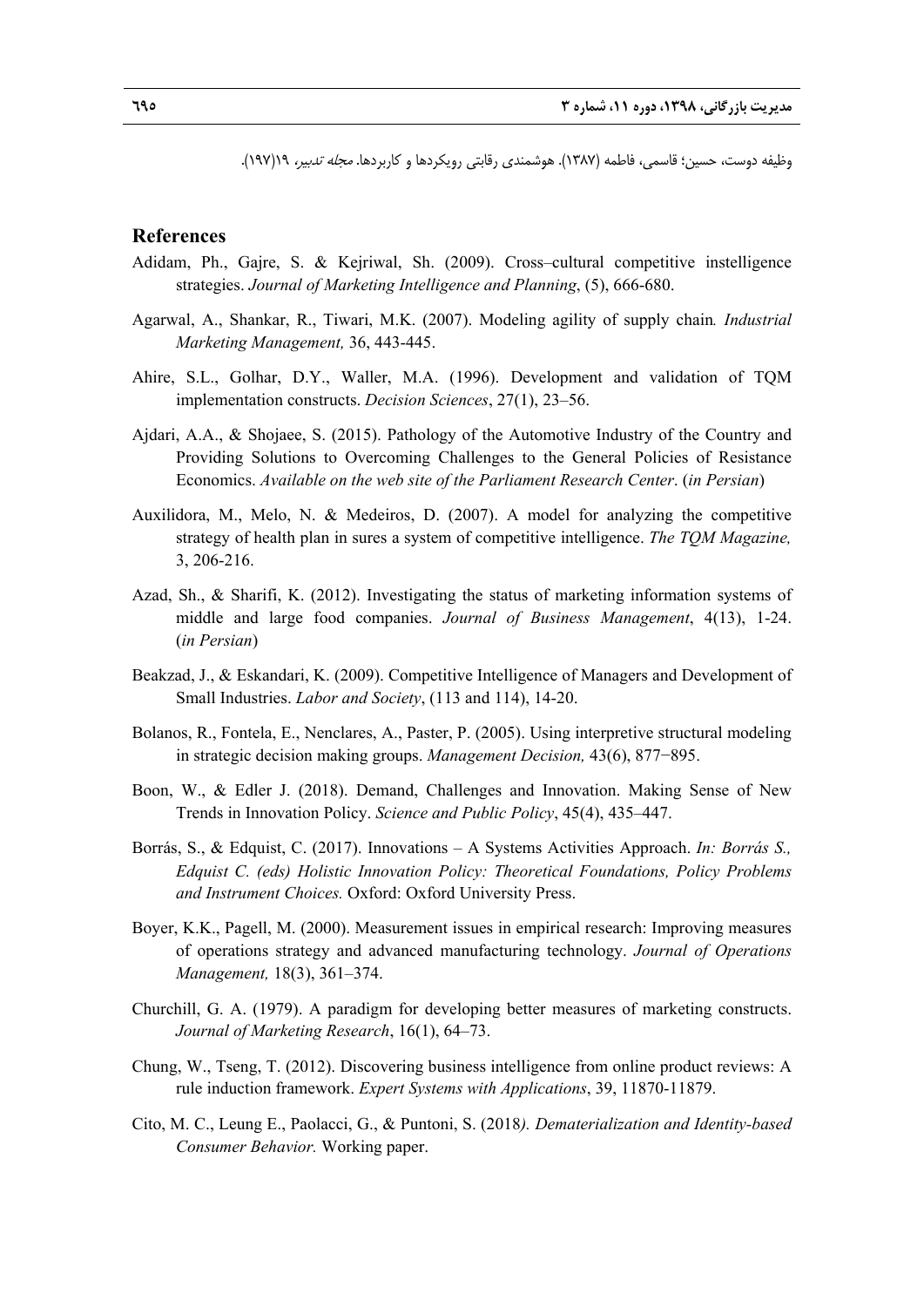- Crollinger, F. (2003). *The Basics of Behavioral Sciences Research*. (Pasha Sharifi, Translat). Tehran, Avaya Noor Publications. (*in Persian*)
- Delawar, A. (2006). *Theoretical and practical bases for research in humanities and social sciences,* Tehran, Growth Publishing. (*in Persian*)
- Delawar, A. (2016). *Probability and Applied Statistics in Psychology and Educational Sciences*. Growth Publishing. (*in Persian*)
- Frenken, K. (2017). A Complexity-Theoretic Perspective on Innovation Policy. *Complexity, Governement & Networks,* 35–47.
- Frishammar, J. (2002). Characteristics in Information Processing Approaches. *International Journal of Information Management,* 22 (2), 143-156.
- Fuld, L. (1995). *The New Competitor Intelligence*, Wiley, New York.
- Ghazi Tabatabai, M. (1998). Evaluating Instrumental Validation: An Essential Step in Intercultural Studies (Gibson and Dembo Questionnaire). *Journal of Social Sciences,* (12), 135-107. (*in Persian*)
- Goetzmann, W. N., Kim, D., Shiller, R.J. (2016). *Crash Beliefs from Investor Surveys*. National Bureau of Economic Research. Working Paper, No. 22143.
- Golestani, S. (2007). Criticism of the secularist view of Islam*. Proceedings of the Islamic Revolution*, 8, 169-181.
- Habibi, A., & Adanvar, M. (2017). *Structural Equilibrium Modeling Book*. (1 ed). Jahad University Press. (*in Persian*)
- Hooman, H. (2006). *Structural Equation Modeling Using LaserL Software*. Tehran, Sadegh. (*in Persian*)
- Huang, J.J., Tzeng, G., Ong, Ch. (2005). Multidimensional data in multidimensional scaling using the analytic network process. *Pattern Recognition Letters,* 26, 755–767.
- Kahaner, L. (1996). *Competitive Intelligence: How to Gather, Analyze, and Use Information to Move your Business to the Top*. Simon & Schuster, New York.
- Kaiser, H. F., Cerrny, B.A. (1997). A study of a measure of sampling adequacy for factoranalytic correlation matrices. *Multivariate Behavioral Research,* 12, 43-47.
- Kaynak, H. (2003). The relationship between total quality management practices and their effects on firm performance. *Journal of operations management*, 21(4), 405-435.
- Kim, T.N. (2015). *Korea auto industry achievements & challenges, Korea automobile manufacturers association*. Available in: http://kama.or.kr/eng/PS/pdf/Total2014.pdf.
- Li, D., O'Brien, C. (1999). Integrated decisions modeling of supply chain efficiency. *International Journal of Production Economics*, 59, 174-159.
- Lin, C., Wu, J. C. & Yen, D. C. (2012). Exploring barriers to knowledge flow at different knowledge management maturity stages. *Information* & *Management*, 49(1), 10-23.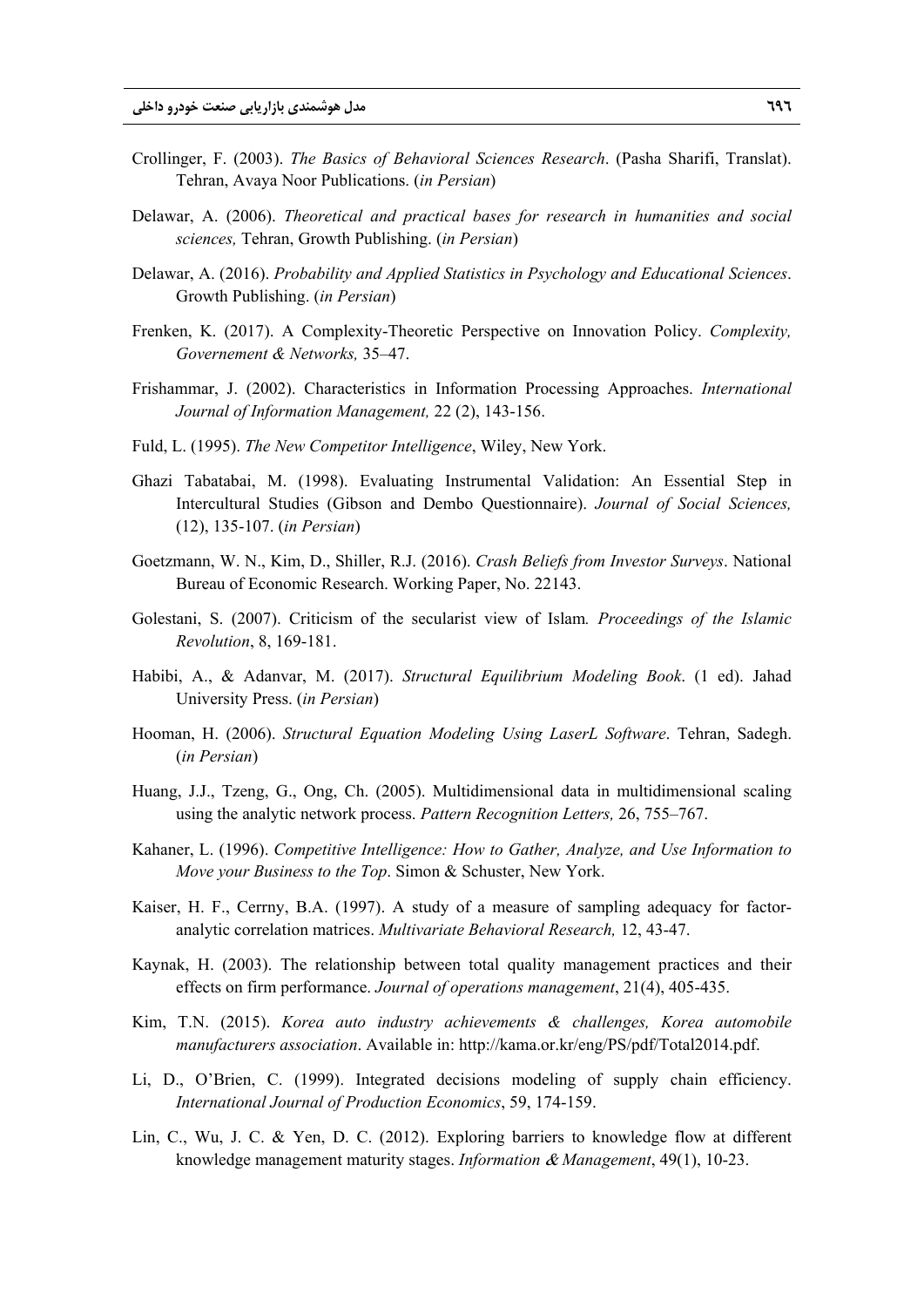- Mandal, A., Deshmukh, S.G. (1994). Vendor selection using interpretive structural modeling (ISM). *International Journal of Operation & Production Management*, 14(6), 52-59.
- McGonagle, J.J. & Vella, C.M (1997). *The Intelligence Age of Competitive Intelligence,* CT: Greenwood Publishing Group, Inc, Westport.
- Nunnally, J.C. & Bernstein, I.H. (1994). *Psychometric Theory*. 3rd ed. McGraw-Hill Inc., New York.
- Patterson, L. (2017). *Markets Calling: Intelligence Gathering at the Bank of Canada. Speech at the CFA Society Calgary*, Calgary, Alberta, June 28.
- Pichette, L., & Robitaille, M.N. (2017). Assessing the Business Outlook Survey Indicator Using Real-Time Data. *Bank of Canada Staff Discussion*, Paper No. 2017-5.
- Pichnorak, S. & Vouchneng, S. (2016). *The Roles of Export-led Policies in Developing Automobile Industry in South Korea.* available at: www.academia.edu/3727668/Roles \_of\_export.
- Pinkerton, R. L. (1969). *How to develop a marketing intelligence system,* Industrial Marketing (series of five articles) April, May, June, July and August.
- Piraiesh, R., Alipour, V. (2012). Investigating the Relationship between Competitive Intelligence and the Effectiveness of Marketing Strategies between Public and Private Banks in Zanjan Province. *Business Management*, 4 (12), 1-18. (*in Persian*)
- Porter, M. E. (1985). *Competitive Advantage: Creating and Sustaining Superior Performance*, Free Press, New York.
- Porter, M.E (1987). *Competitive strategy*, Free Press, New York.
- Prescott, J. E. (1989). *Advances in Competitive Intelligence.* Society of Competitive Intelligence Professionals, New York.
- Qiu, T. (2008). Scanning for competitive intelligence: A managerial perspective. *European Journal of Marketing,* 42(7-8), 814–835.
- Rogge K. S., Reichardt K. (2016). Policy Mixes for Sustainability Transitions: An Extended Concept and Framework for Analysis*. Research Policy*, 45(8), 1620–35.
- Sarmed, Z., Bazargan, A., Hejazi, E. (2005). *Research Methods in Behavioral Sciences*, Tehran, Ajagh Publications. (*in Persian*)
- Shleifer, A., & Jenayolly, R. (2016). A survey of corporate governance. *Journal of Finance*, 52, 737-775.
- Tari, J.J., Molina, J.F, Castejon, J.L. (2007). The relationship between quality management practices and their effects on quality outcomes. *European Journal of Operational Research,* 183, 483–501.
- Vazifedoost, H., Qasemi, F. (2008). Competitive Intelligence of Approaches and Applications. *Tadbir Magazine*, 19 (197), No. 197. (*in Persian*)